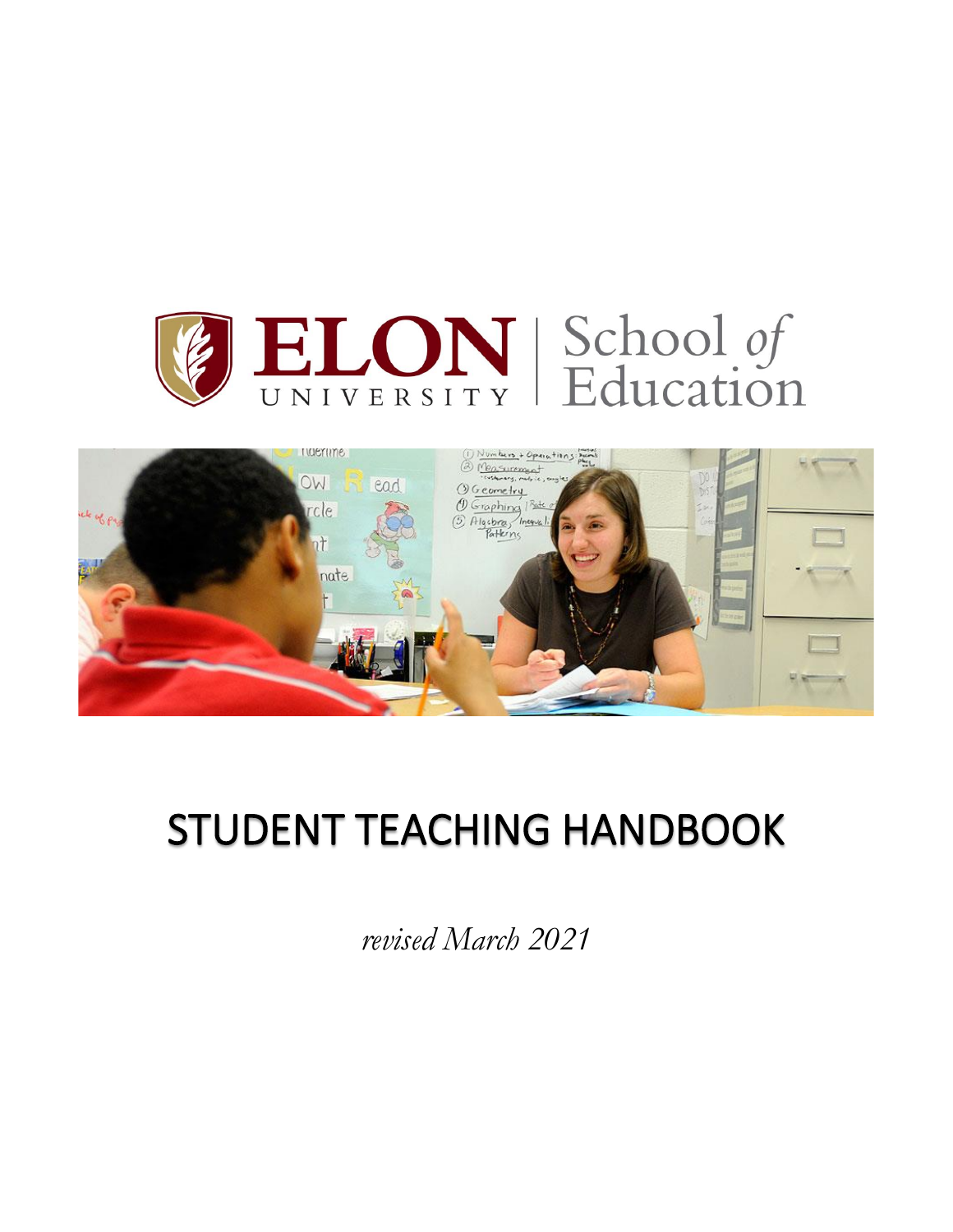# Table of Contents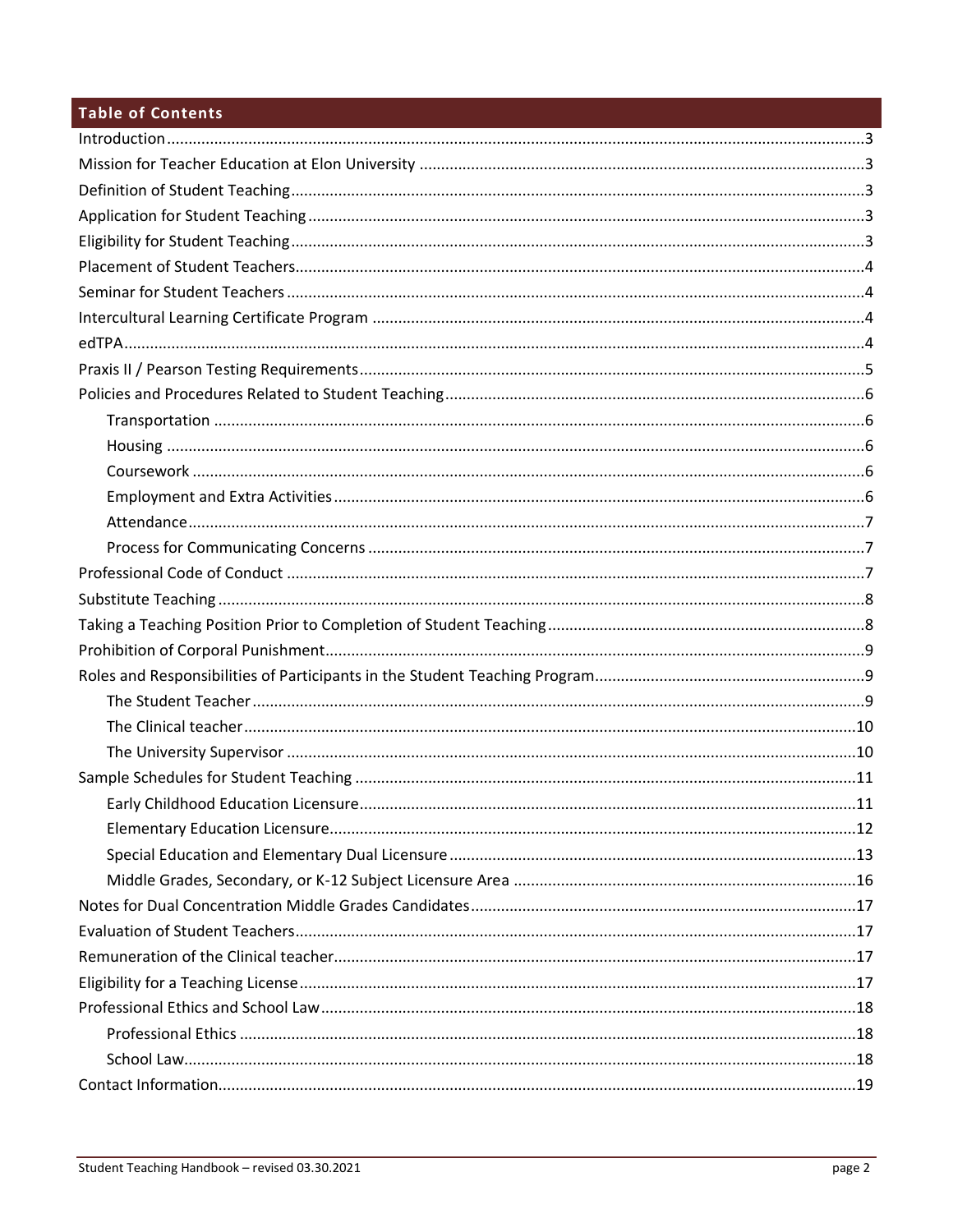# **Introduction**

This handbook contains the policies governing Elon University's student teaching experiences. It is hoped that the handbook will provide greater understanding of the student teaching program and will serve as a useful guide in clarifying roles and responsibilities of those involved.

The School of Education at Elon University would like to express its gratitude to the administrators and teachers who make possible this critical portion of the preparation of Elon University students in professional education. Close communication and collegial working relationships between Elon University and public school personnel enhance the success of the student teaching experience. To that end, we encourage you to share your insights and suggestions as we work together this semester.

#### **Mission for Teacher Education at Elon University**

#### **Mission: Who is the Elon Teacher?**

The Teacher Education Program at Elon University prepares teachers to be effective practitioners who are engaged learners, ethical leaders, globally aware citizens, and advocates for equity and excellence.

#### **Definition of Student Teaching**

According to the North Carolina State Board of Education, the student teaching internship shall be a minimum of 16 weeks, which may be held over the course of two semesters. Therefore, the senior year is considered the student teaching year, and includes the fall methods course and the spring student teaching internship.

#### **Application for Student Teaching**

During spring semester of your junior year, you will attend an information session and submit your student teaching application. If studying abroad during this semester, you will need to contact the Director of Education Outreach for further instructions regarding applying for student teaching.

#### **Eligibility for Student Teaching**

Eligibility for student teaching presumes unconditional admission to the Teacher Education program at Elon University. Final clearance for student teaching requires successful completion of the senior fall methods course, the recommendation of the student's major department, a minimum cumulative grade point average of 2.70 (4 point scale), a grade of "C" or better in all appropriate courses, positive dispositions, and ongoing positive background checks. In addition, program requirements—including all academic courses (with the exception of the capstone seminar)—must be completed prior to student teaching. The Teacher Education Committee must give final approval for entry into student teaching, including any exception to the requirements outlined above. Final approval will be given at the May Teacher Education Committee meeting.

#### **ADMISSION TO STUDENT TEACHING DOES NOT GUARANTEE A RECOMMENDATION FOR LICENSURE.**

**RECOMMENDATION FOR LICENSURE IS CONTINGENT ON A SUCCESSFULLY COMPLETED ELON UNIVERSITY TEACHER EDUCATION PORTFOLIO, INCLUDING AN edTPA PERFORMANCE-BASED ASSESSMENT, PASSING SCORES ON STATE REQUIRED EXAMS, AND RECOMMENDATIONS OF THE UNIVERSITY SUPERVISOR, THE DIRECTOR OF EDUCATION OUTREACH, THE APPROPRIATE DEPARTMENT CHAIR, THE STUDENT TEACHER'S CLINICAL TEACHER AND THE TEACHER EDUCATION COMMITTEE.**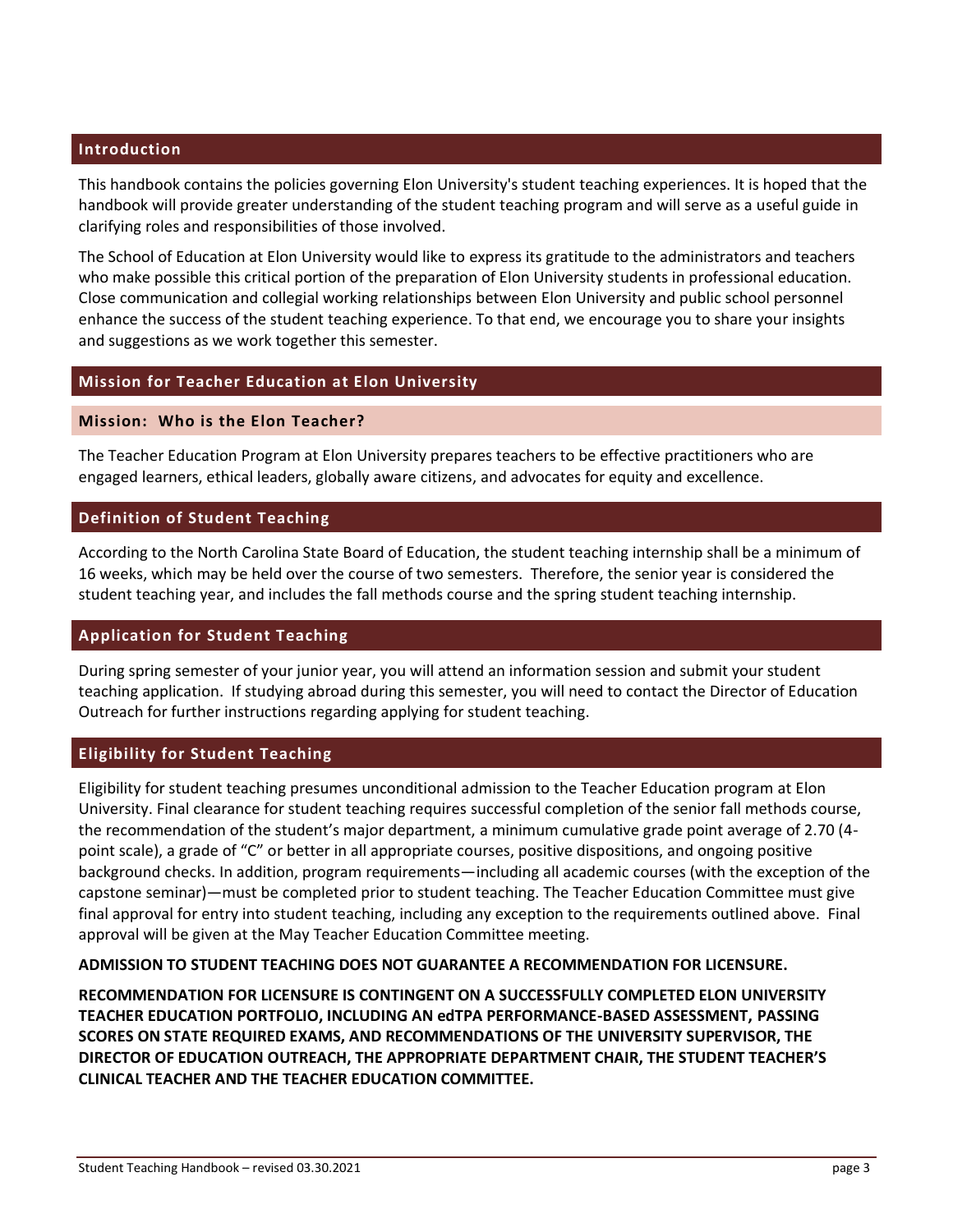In cases where a candidate is unable to successfully complete the student teaching semester, but is still in good standing with the program, an alternative internship placement will be found and the student will graduate with a non-licensure degree.

Student teachers must participate in the orientation and training sessions provided by the Director of Education Outreach and the Director of Teacher Education prior to beginning student teaching. Exceptions to this policy will only be considered in compelling instances and will require the submission of a formal letter of request and subsequent approval by the Teacher Education Committee.

# **Placement of Student Teachers**

The Director of Education Outreach at Elon University requests appropriate grade level and subject student teaching placements in area school systems for all eligible candidates. Based upon their policies and needs, the school systems make specific assignments for individual student teachers and notify the University concerning the final placements. Placement in a classroom is contingent upon a positive background check and approval of the Teacher Education Committee.

#### **Seminar for Student Teachers**

The student teaching/capstone seminar (EDU 403), which is a co-requisite to student teaching, is designed to provide support and further instruction during the student teaching experience. Meeting at regular intervals throughout the semester, the seminar also enables the candidate to rethink some of the topics that were presented earlier in a theoretical framework, which now must be practiced in the classroom. Throughout the Teacher Education Program, the theoretical bases of teaching have been explored. The seminar now enables the student to examine and reconsider the theory in terms of immediate practice.

Student teachers and clinical teachers should plan teaching and other responsibilities around this schedule. **Attendance at seminar sessions is mandatory for all student teachers**.

# **Intercultural Learning Certificate Program (ILCP)**

The Intercultural Learning Certificate Program offers an experiential deep dive into issues of social justice, inclusion, equity, and diversity through an intentional structure of an orientation session, academic coursework, co-curricular engagement, experiential learning project, capstone, and a digital portfolio capturing collective experiences. **All Elon teacher candidates are required to complete the Intercultural Learning Certificate Program prior to student teaching (semester two).**

#### **edTPA**

The edTPA is a performance-based, subject specific assessment and support system used by teacher preparation programs throughout the United States. The edTPA emphasizes, measures, and supports the skills and knowledge all beginning teachers should demonstrate in the classroom. As of July 1, 2017, the edTPA became an educator preparation program requirement in the state of North Carolina. In the fall of 2016, the edTPA was formally adopted by the Elon Teacher Education Committee. All Elon teacher candidates are required to create an edTPA portfolio using the edTPA handbook adopted by their program area. The edTPA accounts for 35% of the final student teaching grade (EDU 481) in all programs. In order to earn a teaching license in North Carolina, and in many other states, a passing score determined by that state's licensure office must be achieved by the teacher candidate. In addition, particularly high achievement on the edTPA could be beneficial to future employment options.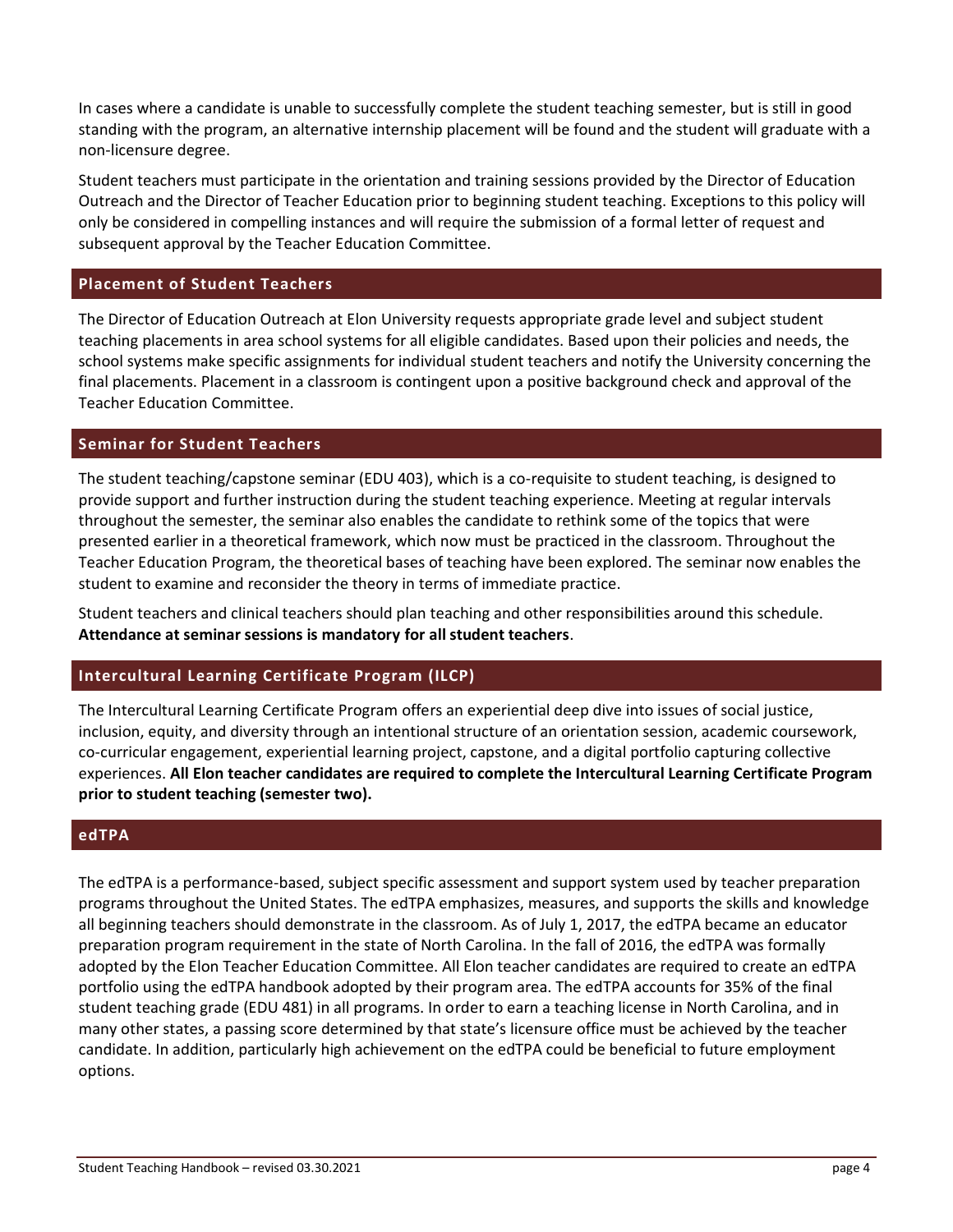#### **Praxis II/Pearson**

Beginning with the class of 2020, all Elon teacher candidates must take the required North Carolina subject assessment tests for licensure (Praxis II/Pearson) prior to graduation. Specific programs will set a recommended testing schedule for you. **All Elon Teacher candidates are required to complete all [licensure testing](https://www.elon.edu/u/academics/education/wp-content/uploads/sites/27/2021/05/REVISED-Licensure-Testing-Information-may-2021.pdf) prior to fulltime student teaching (semester two).**

#### **Testing Requirements**

Middle, K-12, Secondary and Special Education Candidates take specific subject Praxis II\* area tests. Please refer to the link below to determine which subject Praxis\* area tests you need to take for your licensure area. [https://www.ets.org/praxis/nc/requirements](https://na01.safelinks.protection.outlook.com/?url=https%3A%2F%2Fwww.ets.org%2Fpraxis%2Fnc%2Frequirements&data=02%7C01%7Clhenry7%40ELON.EDU%7C92a0b90ed4854aac40c408d655ffd48d%7Cba18326d711f4ae286816115493a7a53%7C1%7C0%7C636790954653858805&sdata=owFsF6JcDkAQd1ZJfsFsMRok97but1g1rHa2DGRiWYY%3D&reserved=0)

\*NOTE: **All Praxis test results should be sent to Elon University, code 5183**, when completing the registration form. Scores received at Elon are received electronically for reporting purposes. Paper copies are not mailed to candidates or the university. ETS recommends printing a hard copy of the score report, as well as, saving an e-copy of the score report for future reference. Candidates are responsible for maintaining copies of all score reports. Online scores are downloadable for one (1) year. After one year, scores will no longer be available, and candidates will need to request additional score reports from ETS. There is a fee for each request.

Some candidates are required to take two Praxis\* exams. For secondary candidates, the first exam is the Praxis subject assessment (REQUIRED) and the second exam is the **Praxis Principles of Learning and Teaching: Grades 7– 12** (test 5624) assessment. New North Carolina state policy (effective July 1, 2018) states **Secondary Education (high school) teacher candidates** are *exempt* from the **Praxis Principles of Learning and Teaching: Grades 7–12** (test 5624) assessment requirement **if** the candidate can produce evidence of a **NC passing score** on a nationally scored edTPA® assessment (see chart below by year). Therefore, if you are a high school candidate (9-12 math, English, social studies/history, science/biology), I would suggest waiting to take the Praxis Principles of Learning and Teaching until you receive your edTPA score. **For graduation, you are required to take the subject Praxis area test(s)—the first test.**

Elementary candidates currently take 3 Pearson tests for licensure: (1) the Foundations of Reading Test, (2) the Multi-Subject Subtest and (3) the Mathematics Subtest Multi-Subject Test and Mathematics. More information on these tests can be found [here.](https://na01.safelinks.protection.outlook.com/?url=http%3A%2F%2Fwww.nc.nesinc.com%2FTestView.aspx%3Ff%3DHTML_FRAG%2FSA003_TestPage.html&data=02%7C01%7Clhenry7%40ELON.EDU%7C92a0b90ed4854aac40c408d655ffd48d%7Cba18326d711f4ae286816115493a7a53%7C1%7C0%7C636790954653868819&sdata=gOgs2Ztaunwh%2FBdOy%2BLu3YihXNveaABfhhA0xMOWURo%3D&reserved=0) There are also identical [Massachusetts](https://na01.safelinks.protection.outlook.com/?url=http%3A%2F%2Fwww.mtel.nesinc.com%2F&data=02%7C01%7Clhenry7%40ELON.EDU%7C92a0b90ed4854aac40c408d655ffd48d%7Cba18326d711f4ae286816115493a7a53%7C1%7C0%7C636790954653868819&sdata=HEEbSolPVmLjurACZhPq9k%2F7nz0DH%2BIJDfqZ2gEdffI%3D&reserved=0) versions of these tests that are accepted for NC licensure (if you are moving to Massachusetts, I would suggest taking the Massachusetts versions).

In addition, teacher candidates seeking to apply for North Carolina initial licensure will be **required to submit qualifying scores on the edTPA®** performance-based, subject-specific assessment. Passing scores for the edTPA® are noted below by year. As a reminder, Elon School of Education pays for your first **edTPA®** submission which is completed during student teaching.

|         | <b>Passing Score</b> |            |            | <b>Highly Qualified Score</b> |            |            |
|---------|----------------------|------------|------------|-------------------------------|------------|------------|
| Year    | 13 rubrics           | 15 rubrics | 18 rubrics | 13 rubrics                    | 15 rubrics | 18 rubrics |
| 2019-20 | $32*$                | $38*$      | $45*$      | 42                            | 48         | 57         |
| 2020-21 | $32*$                | $38*$      | $45*$      | 42                            | 48         | 57         |
| 2021-22 | $34*$                | $40*$      | 48*        | 42                            | 48         | 57         |

#### **edTPA® for North Carolina**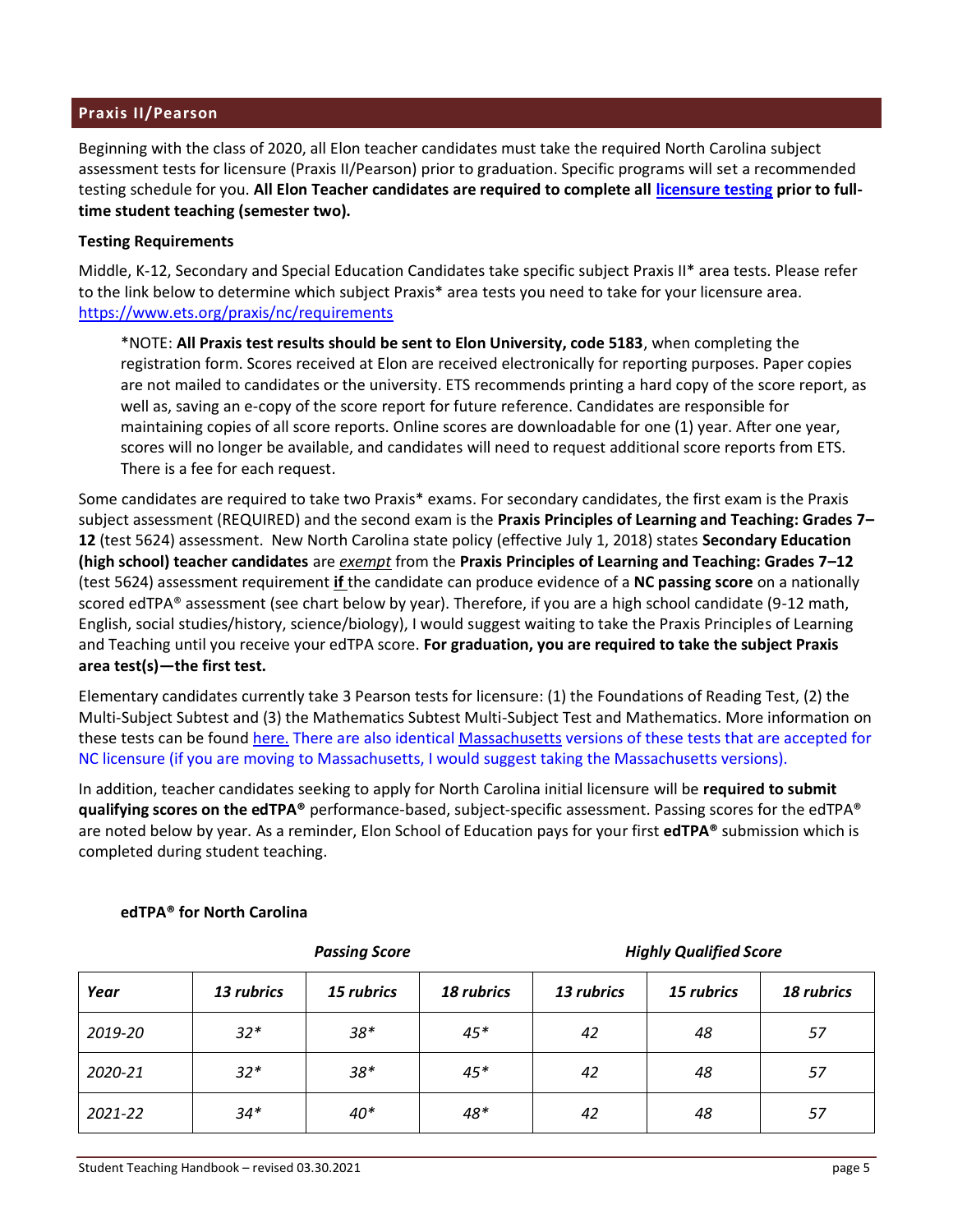\*These scores are estimates until North Carolina data collected over 2017-18 and 2018-19 can be analyzed to determine North Carolina-specific cut scores beginning in 2019-2020. You can view **edTPA®** passing scores for specific licensure areas at the link below:

#### [https://www.edtpa.com/PageView.aspx?f=GEN\\_NorthCarolina.html](https://na01.safelinks.protection.outlook.com/?url=https%3A%2F%2Fwww.edtpa.com%2FPageView.aspx%3Ff%3DGEN_NorthCarolina.html&data=02%7C01%7Clhenry7%40ELON.EDU%7C92a0b90ed4854aac40c408d655ffd48d%7Cba18326d711f4ae286816115493a7a53%7C1%7C0%7C636790954653878824&sdata=U3lQFTPkGXbrOGLCzkhYlA4xlVGP0sDIs%2BePBRnttiU%3D&reserved=0)

It is also our intention with these changes that you will apply for a North Carolina license and "port the NC license" to other states. North Carolina has licensure reciprocity with most states. For candidates applying for North Carolina licensure who attended Elon, the licensure application fee will be reimbursed by the state department once the license is issued.

# **Policies and Procedures Related to Student Teaching**

#### **Transportation**

Student teachers are responsible for providing their own transportation to and from their assigned placement during the student teaching year.

#### **Housing**

In most instances, the academic calendar for both the University and school site/district will differ. Student teachers who reside on campus must arrange and secure housing through the Office of Residence Life during University vacations/breaks/holidays.

#### **Coursework**

Due to the high demand of the student teaching experience, candidates may not take additional coursework during the student teaching semester except in extreme cases, which are approved very rarely. If a candidate wishes to request to take extra coursework during the student teaching semester, a written request must be submitted to the Director of Teacher Education, who will bring it forward to the Teacher Education Committee for a vote.

#### **Employment and Extra Activities**

Student teaching is considered a full-time commitment, requiring time-intensive learning and teaching. After the general school/teaching hours, candidates will have additional time commitments for grading papers, instructional planning, professional development, various meetings, etc. Student teachers must have special permission from the Director of Teacher Education and the Teacher Education Committee to engage in other major obligations such as paid employment during the school week (this includes paid coaching employment). Student teachers are permitted to engage in paid employment during the weekend only (beginning Friday evenings—Sunday). Request for special consideration must be submitted in writing to the Teacher Education Committee via the Director of Teacher Education. Violation of this policy may result in withdrawal from student teaching with a grade of WF.

Student teachers may be asked or required to participate in additional after-school activities such as concerts, athletic events, training, practices, etc. Student teachers must coordinate these additional hours with their Clinical teacher and university supervisor to ensure that the additional hours are not excessive and do not prohibit candidates from fulfilling the student teaching requirements and responsibilities. The university supervisor will closely monitor all additional hours, beyond the classroom experience.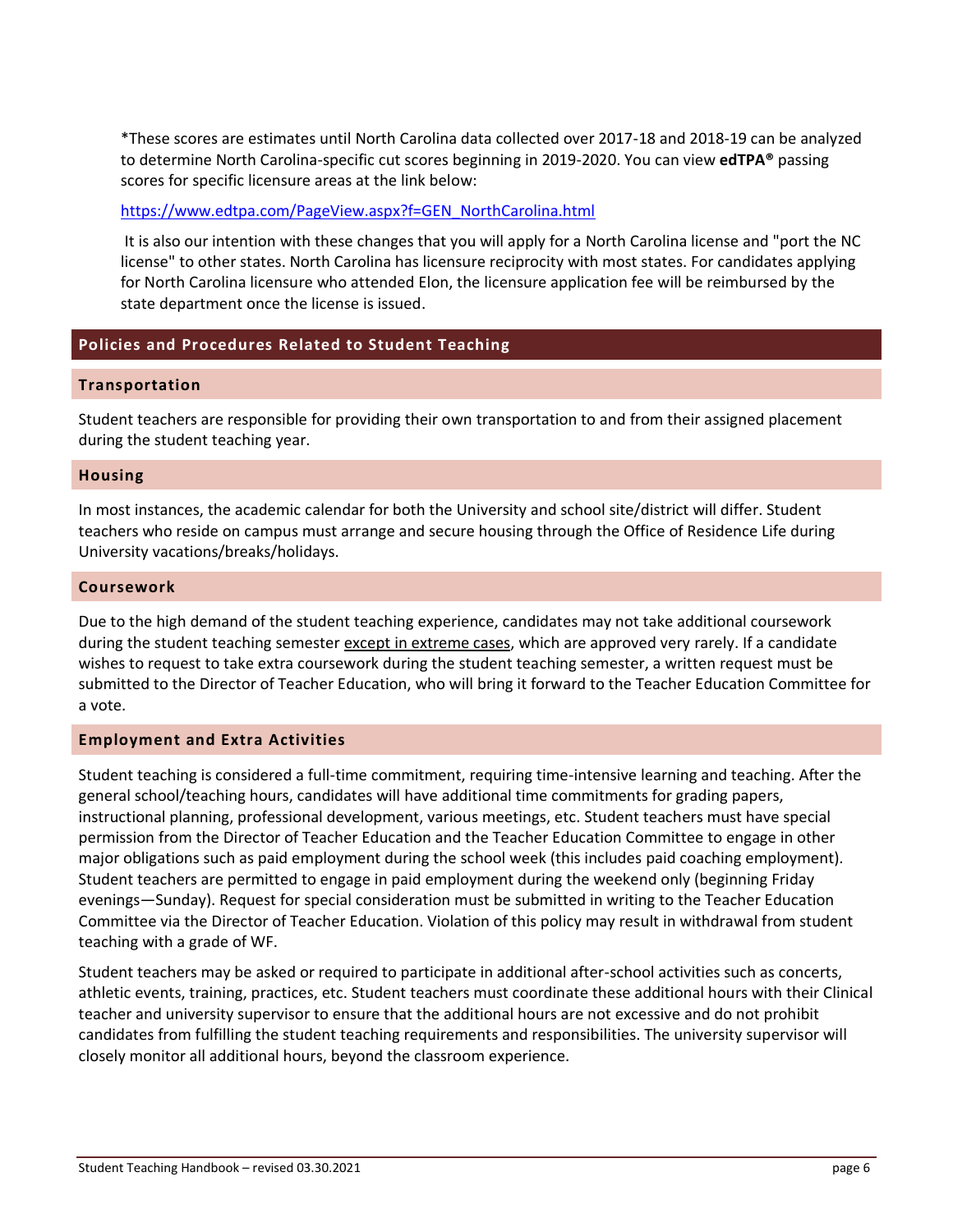#### **Attendance**

Student teachers are expected to report to their assigned placement daily and prior to the arrival of the students as well as attend teacher workdays (both mandated and optional), parent meetings, make-up days due to school cancellations due to inclement weather, and staff/professional development meetings as directed by the clinical teacher and university supervisor. Student teachers must observe the holiday schedule followed by the school/school system in which they are teaching and not the university holiday schedule. Thus, student teachers must report to their placement site during the university winter/spring break and adhere to the school/school system break schedule instead. If spring break is used to make up inclement weather days, student teachers are required to attend those make-up days. Religious holidays and observances will be respected.

Student teachers are permitted up to two professional development days for interviews, employment fairs, etc., and documentation may be required. These must be planned and scheduled with approval from the clinical teacher and university supervisor. These cannot be used to make up for snow days. Additionally, student teachers will be given one to two release days for edTPA preparation. These days must be pre-approved and student teachers must report to the School of Education to work on these days. These days are in addition to the two professional days.

Absences due to students presenting research at conferences or any other university-related absence must be preapproved by the Director of Teacher Education and the Teacher Education Committee. Student teachers must submit a written request prior to the absence for review.

Student teachers must notify their Clinical Teacher, school office, and University Supervisor if they are going to be absent for any reason prior to the beginning of the absence. The Director of Education Outreach must also be notified by the student teacher of any absence via email.

Student teachers must provide substitute plans for any excused absences. Student teachers should not schedule appointments during regular school hours. Otherwise, absences from student teaching are only permitted in cases of serious illness or emergency, and may require a doctor's note. Violation of this policy may result in withdrawal from student teaching with a grade of WF.

#### **Process for Communicating Concerns**

The university supervisor serves as the first-point of contact for communicating student teacher and clinical teacher concerns/incidents. First attempts to resolve such concerns/incidents should be made through an initial meeting with the university supervisor, student teacher, and clinical teacher(s). As necessary and appropriate, the university supervisor, the clinical teacher, the program coordinator, the chair of the appropriate department, the Director of Education Outreach, and the Director of Teacher Education will meet to discuss the situation with the student teacher. An appropriate plan of action is put in place depending on the nature of the concern. The Teacher Education Committee is notified. Appeals may be brought before the Teacher Education Committee.

Concerns/incidents that arise regarding university supervisors, student teachers, and Clinical teachers should be reported to the Director of Teacher Education. The Director of Teacher Education will work to resolve such issues in consultation with the Director of Education Outreach and the Teacher Education Committee, when necessary.

#### [Click to learn more about the PDAP process.](https://www.elon.edu/u/academics/education/wp-content/uploads/sites/27/2021/07/PDAP-Process-revised-final-print-version_2021.pdf)

#### **Professional Code of Conduct**

Student teachers are expected to conduct themselves in a professional manner at all times. In addition to this general expectation, the following policies are in place.

Student teachers: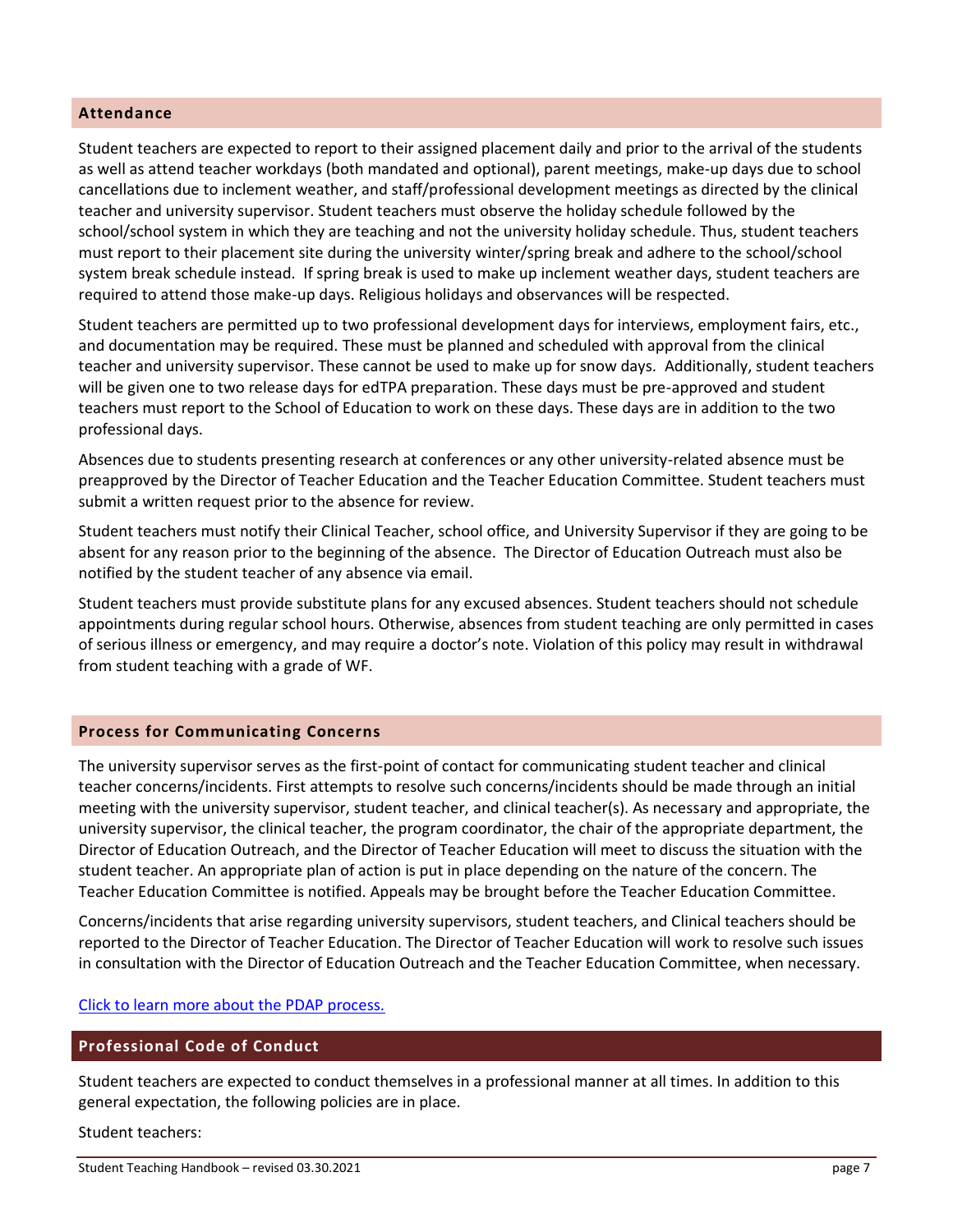- 1. Are expected to follow the rules, policies and procedures of the Clinical teacher's classroom, school, and school system/district.
- 2. Are prohibited from interacting with public school students through social media such as Facebook or Twitter.
- 3. May not date students enrolled in public schools.
- 4. May not socialize with public school students except at officially sponsored public school events.
- 5. May not drink alcoholic beverages or use illegal drugs with or in the presence of public school students.
- 6. Are prohibited from using obscene, profane, or abusive language on public school property.
- 7. Must maintain confidentiality with school system, school, and student/family records.
- 8. Must maintain professional relationships ONLY with school staff and personnel.
- 9. Must use the school district's email or phone system (not candidates' personal/Elon email accounts or personal phones) to conduct all communications with students and families.
- 10. Must maintain a professional appearance at all times. In general, your dress should be business-casual attire. Exceptions are made for classrooms/subject areas that require athletic dress (Physical Education), field trips and outdoor school events; however, neat dress is still expected and required. Superior personal hygiene (cleanliness) and grooming is expected and required at all times. Appropriate footwear is expected and required (i.e., no flip-flops).

# **Substitute Teaching**

On occasion, student teachers may have the opportunity to substitute teach for their assigned clinical teacher. The student teacher is responsible for attending substitute teacher training and completing the substitute teaching application process required by the school and school district and must have the approval of the university supervisor. Approval to substitute teach in the place of the clinical teacher must be approved by the school district, principal, university supervisor, and clinical teacher.

Provided that the policies of the clinical school system are observed, student teachers may serve as official substitute teachers in the classes to which they are assigned*. As a general policy, student teachers should not substitute for teachers who are not their Clinical teachers.* The school system should actually employ the student teachers as a substitute teacher with appropriate monetary compensation for such times.

# **Taking a Teaching Position Prior to Completion of Student Teaching**

Occasionally a teaching position will be offered to a student teacher to finish out the year for another teacher prior to completing student teaching. These requests may or may not be granted, but will be *considered* under the following conditions:

- A minimum of 10 weeks of student teaching have been successfully completed, including the full-time teaching requirement.
- The university supervisor, the clinical teacher, and the school administrator deem the student teacher ready to take on his or her own classroom.
- A passing score on edTPA.
- All required testing is completed with a passing score.
- The mid-term conference is highly successful.
- The final evaluation conference and all final paperwork must be completed.
- The university supervisor is available to continue to supervise the student teacher.
- The clinical teacher is available and willing to continue to mentor the student teacher or, in the case of a different school setting, an appropriate mentor can be found at the new school.
- The Director of Teacher Education approves the request.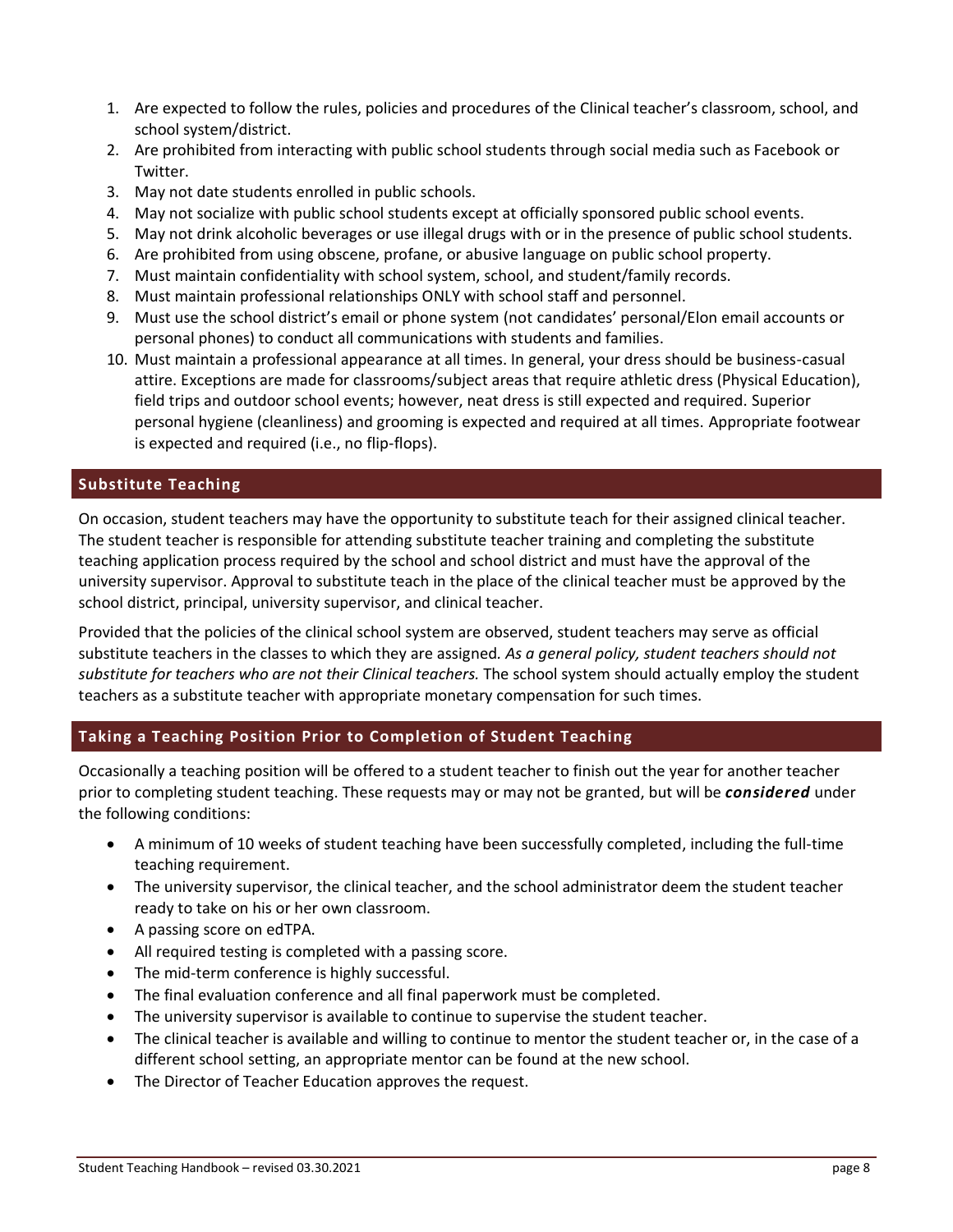#### **Prohibition of Corporal Punishment**

North Carolina Public School Law allows for the use of corporal punishment. However, individual school districts can disallow this punishment. The school districts with which we partner DO NOT allow corporal punishment. The Teacher Education Committee prohibits the use of corporal punishment by any student teacher, regardless of the state or district policies.

#### **Roles and Responsibilities of Participants in the Student Teaching Program**

Success in the student teaching experience is dependent upon the cooperative effort of those involved. While the uniqueness of each student teaching placement is acknowledged and respected, certain responsibilities must be delineated for the student teachers, the clinical teacher, and the university supervisor.

#### **The Student Teacher**

The student teaching experience is designed to help the student teacher make the transition from being a student to being a teacher. Since the entire experience is focused upon the student teacher, he or she has a special role to play in the process.

Responsibilities of the student teacher include:

- 1. Place school duties and responsibilities ahead of personal wishes and problems and willingly accept all assigned duties.
- 2. Exemplify the attitudes and actions of a teacher rather than those of a student.
- 3. Conform to the regulations and policies of the clinical school and to those of the Elon University student teaching program found in this handbook.
- 4. Attend school faculty and PTA meetings, various extracurricular events, and required on-campus meetings with the University supervisor.
- 5. Report on time for all school appointments and duties.
- 6. Complete all assignments and reports promptly and accurately.
- 7. Plan all work thoroughly, prepare necessary materials, create bulletin boards as appropriate, and submit plans to the clinical teacher at least one day prior to the teaching of a class or as requested.
- 8. Assume responsibility for evaluating student work during assigned teaching.
- 9. Show no partiality or favoritism in dealing with pupils.
- 10. Safeguard all personal and confidential information concerning pupils, referring to it only for professional purposes.
- 11. Initiate parental contact only with the approval of the clinical teacher.
- 12. Refrain from making unfavorable remarks about the University program, the clinical school, and the community, except to appropriate officials (i.e., University Supervisor, Director of Education Outreach, & Director of Teacher Education).
- 13. Be courteous toward and cooperate with all school personnel, pupils, and members of the community, showing an appreciative attitude for all advice and services rendered.
- 14. Dress appropriately and in keeping with faculty standards.
- 15. Seek the help and guidance of the clinical teacher and the university supervisor if problems arise.
- 16. Provide the university supervisor with detailed teaching schedules and promptly inform the supervisor of changes in scheduled teaching responsibilities.
- 17. Try continually to discover and correct shortcomings, striving for personal and professional development through continued study and effort.
- 18. Attend *all* seminars held on campus during the student teaching semester.
- 19. Achieve a passing grade on the student teaching final evaluation.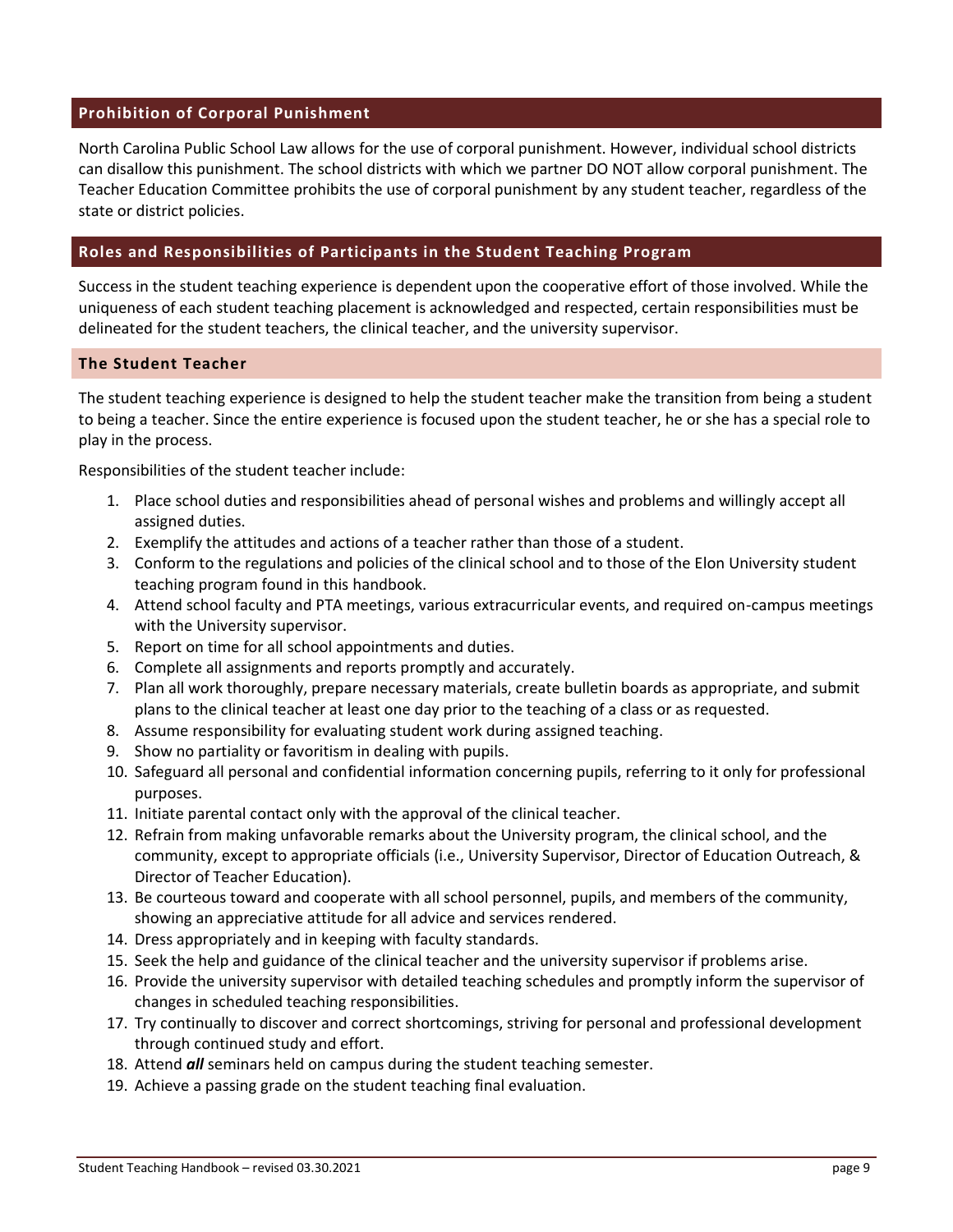# **The Clinical Teacher**

The clinical teacher has the primary responsibility for directing and assisting the student teacher on a daily basis. In addition, the clinical teacher participates in evaluating the student teacher at the mid-point and end of student teaching. In carrying out these responsibilities, the clinical teacher is rendering a valuable service to the student teacher, the Elon University Teacher Education Program, and the teaching profession.

Responsibilities of the clinical teacher include:

- 1. Plan for the orientation of the student teacher to your classroom and to the school, familiarizing the student teacher with classroom, school, and school system policies as well as with your expectations.
- 2. Acquaint the student teacher with available instructional materials, supplies and equipment, furnish copies of necessary textbooks and teaching manuals, and provide the student teacher with a place to work and study.
- 3. Acquaint the student teacher with pupil personnel records and the manner in which they are kept and used.
- 4. Assist the student teacher to schedule observations in other classrooms, as the schedule allows.
- 5. Assist the student teacher in making daily and long-range plans for classroom and school activities, in setting educationally sound standards of evaluation and grading for the class/es, and in establishing a positive classroom environment.
- 6. Schedule the teaching experience of the student teacher, gradually introducing responsibility for classroom routines and instructional procedures.
- 7. Provide opportunities for the student teacher to observe and participate in various classroom and school activities, such as the grading/reporting system and parent conferences.
- 8. Show a willingness to consider new and different techniques. When appropriate, allow the student teacher the opportunity to test theory in practice.
- 9. Encourage the student teacher to participate fully in the professional experience of teachers by attending faculty meetings, professional organization meetings and extra-curricular school activities.
- 10. Provide for continuous evaluation of the student teacher's performance through frequent observation followed by oral or written feedback, regularly planned conferences, the mid-semester report, and the monitoring of professional growth plans.
- 11. Confer and work with the university supervisor/s in solving problems that may arise during the student teaching period, and in evaluating the progress of the student teacher.
- 12. Discuss the student mid-semester report and the final evaluation with the student teacher.

#### **The University Supervisor**

The university supervisor serves as the liaison between the University and the clinical teachers and student teachers. All early childhood, elementary, special education, physical education, and middle grades student teachers have a supervisor from the Department of Education and Wellness. All secondary and special subject area student teachers have a supervisor from their major department in Elon College, the College of Arts and Sciences.

Responsibilities of the university supervisor include:

- 1. Disseminate and explain materials about the student teaching program at Elon University to clinical public school personnel.
- 2. Assist assigned student teachers in the orientation to their assigned schools and classrooms.
- 3. Establish an effective collegial relationship with the clinical teachers.
- 4. Cooperatively advise and assist assigned student teachers in their professional development through observation visits to the classroom and subsequent individual conferences.
- 5. Consult and cooperate with the student teacher, clinical teacher, and other school personnel in resolving problems that may arise during the student teaching period.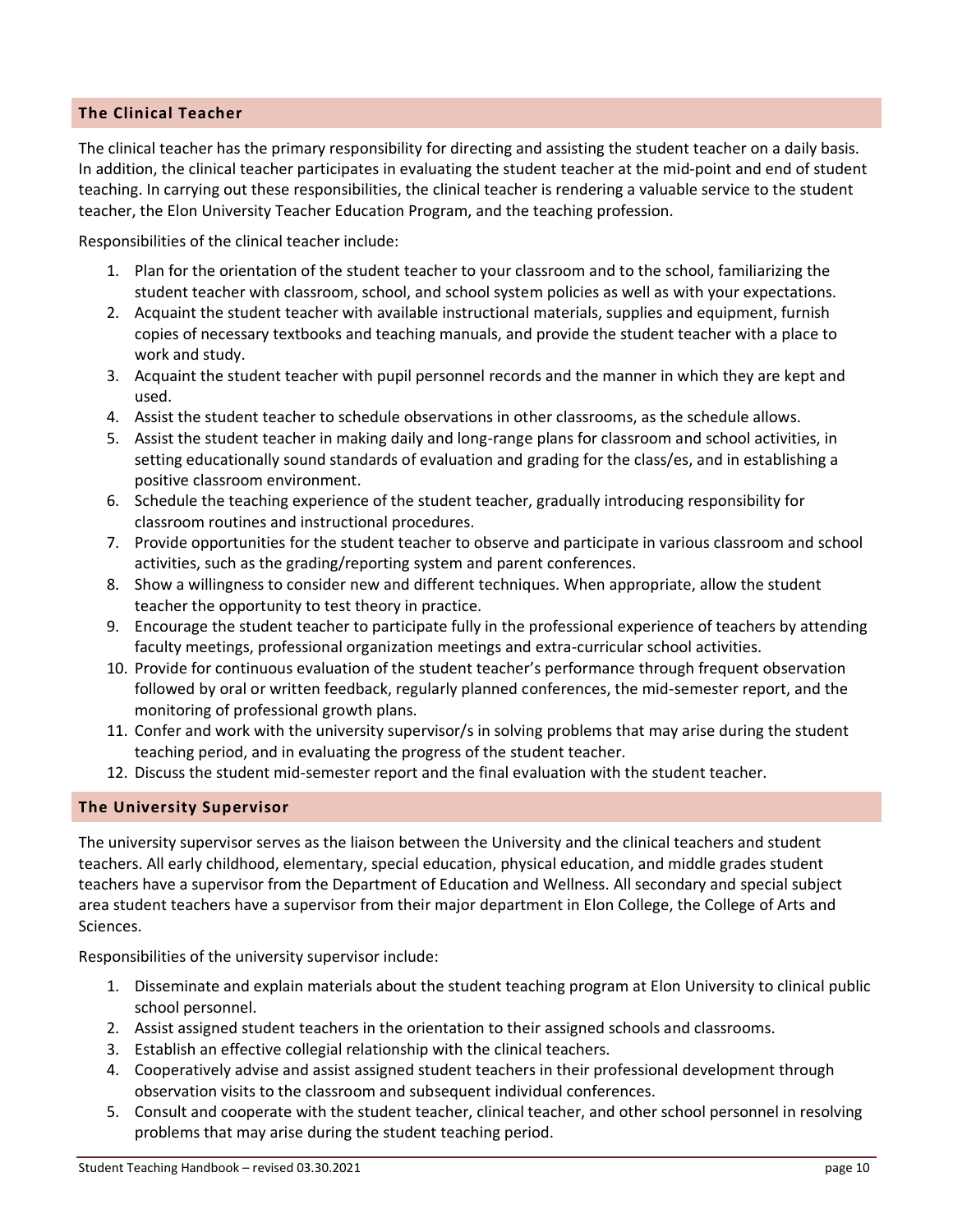- 6. Convey official communications (e.g., holiday schedules, notices of on-campus meetings) from the Director of Teacher Education to student teachers and to appropriate public school personnel.
- 7. Enforce the official regulations and policies pertaining to student teachers found in this manual.
- 8. Distribute and collect all forms required during student teaching.
- 9. Evaluate all assigned student teachers for grading purposes.
- 10. Gather all evaluations of the student teacher in order to determine the final course grade.
- 11. Assist qualified candidates in obtaining professional employment upon request.

# **Sample Schedules for Student Teaching**

The schedule for activities during the period of student teaching should be flexible, but must include time for observation, time to complete the edTPA portfolio, gradual assumption of teaching and auxiliary duties, full-time teaching, and culminating activities. Teacher candidates who have already been in the same placement during the previous term may be ready to assume roles more quickly than they might have if they had just begun in the setting.

*The rate at which a student teacher assumes responsibility for various activities should depend upon the judgment of the clinical teacher in consultation with the university supervisor.* Such decisions are generally determined by the student teacher's readiness to undertake a given activity, the program of work under way in the clinical teacher's classroom, and consideration of what is in the best interest of the students and the student teacher.

#### **Early Childhood Education Licensure**

The following schedule for student teaching is offered as a guide for the assumption of duties during the student teaching semester for early childhood student teachers:

| Week of | <b>Activity</b>                                                                                                                                                                                                                                                                                                                 |
|---------|---------------------------------------------------------------------------------------------------------------------------------------------------------------------------------------------------------------------------------------------------------------------------------------------------------------------------------|
| Week 1  | Get acquainted in the classroom (i.e., taking over classroom transitions of walking<br>students to lunch, specials, bathrooms, etc.).<br>Review edTPA handbook and rubrics (1-5) for Planning Task 1. Begin work on edTPA<br>$\bullet$<br>Planning Task 1, Parts A-E.                                                           |
| Week 2  | Continue to observe and assist in classroom.<br>Continue to work on edTPA Planning Task 1, Parts A-E.<br>$\bullet$                                                                                                                                                                                                              |
| Week 3  | Pick-up small groups instruction/1 subject/1 section.<br>Complete edTPA Planning Task 1, Parts A-E. Review edTPA handbook and rubrics (6-<br>10) for Instruction Task 2, Parts A-B. Ensure video recording equipment is ready.                                                                                                  |
| Week 4  | Continue teaching small groups/1 subject/1 section.<br>$\bullet$<br>Complete implementation of edTPA learning segment lessons and work on the<br>$\bullet$<br>reflection components of Instruction Task 2, Parts A-B.                                                                                                           |
| Week 5  | Continue teaching small groups/1 subject/1 section OR begin to phase in one of the<br>remaining subjects/sections.<br>Review edTPA handbook and rubrics (11-15) for Assessment Task 3. Implement any<br>in-class components of edTPA Task 3 and begin work on written reflection<br>components of Assessment Task 3, Parts A-D. |
| Week 6  | Pick up one of the remaining subjects/sections.<br>Complete edTPA Assessment Task 3.                                                                                                                                                                                                                                            |

#### **ECE Schedule for Student Teaching Ramp-Up to Full Time Teaching and Completion of edTPA**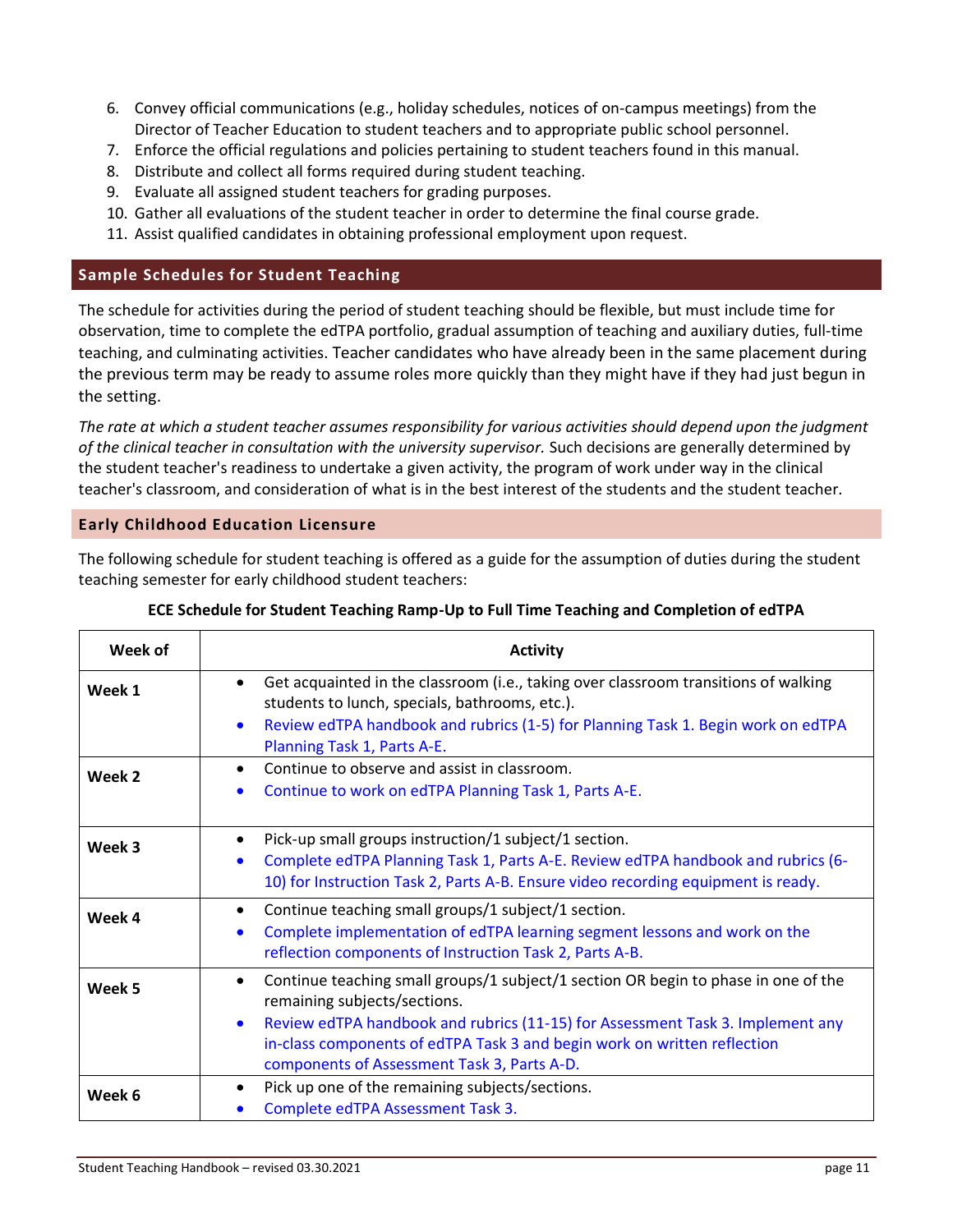| Week of | <b>Activity</b>                                                                                                                                        |
|---------|--------------------------------------------------------------------------------------------------------------------------------------------------------|
| Week 7  | Pick up one of the remaining subjects/sections<br>$\bullet$<br>Complete and submit edTPA full portfolio to Pearson.                                    |
| Week 8  | Full time teaching all subjects/sections (week 1 of full-time)                                                                                         |
| Week 9  | Full time teaching all subjects/sections (week 2 of full-time)                                                                                         |
| Week 10 | Full time teaching all subjects/sections (week 3 of full-time)                                                                                         |
| Week 11 | Full time teaching all subjects/sections (week 4 of full-time)                                                                                         |
| Week 12 | Full time teaching all subjects/sections (week 5 of full-time)                                                                                         |
| Week 13 | Full time teaching all subjects/sections (week 6 of full-time)                                                                                         |
| Week 14 | Full time teaching all subjects/sections (wiggle room from above, or phase out by transitioning<br>some subjects/sections back to cooperating teacher) |
| Week 15 | Cooperating Teachers resume full load; Last days of student teaching                                                                                   |

# **Elementary Education Licensure**

The following schedule for student teaching is offered as a guide for the assumption of duties during the student teaching semester for elementary student teachers:

# **Sample Schedule Template for Elementary Education Student Teaching**

# **Ramp-Up to Full Time Teaching and Completion of edTPA**

| Week of | <b>Activity</b>                                                                                                                                                                                                                                                           |
|---------|---------------------------------------------------------------------------------------------------------------------------------------------------------------------------------------------------------------------------------------------------------------------------|
| Week 1  | Get acquainted in the classroom (i.e., taking over classroom transitions of walking<br>٠<br>students to lunch, specials, bathrooms, etc.).<br>Review edTPA handbook and rubrics (1-5) for Planning Task 1. Begin work on edTPA<br>$\bullet$<br>Planning Task 1, Parts A-E |
| Week 2  | Continue to observe and assist in classroom.<br>$\bullet$<br>Continue to work on edTPA Planning Task 1, Parts A-E<br>$\bullet$                                                                                                                                            |
| Week 3  | Pick-up small groups instruction/1 subject/1 section<br>٠<br>Complete edTPA Planning Task 1, Parts A-E. Review edTPA handbook and rubrics (6-<br>$\bullet$<br>10) for Instruction Task 2, Parts A-B. Ensure video recording equipment is ready                            |
| Week 4  | Continue teaching small groups/1 subject/1 section<br>٠<br>Complete implementation of edTPA learning segment lessons and work on the<br>$\bullet$<br>reflection components of Instruction Task 2, Parts A-B                                                               |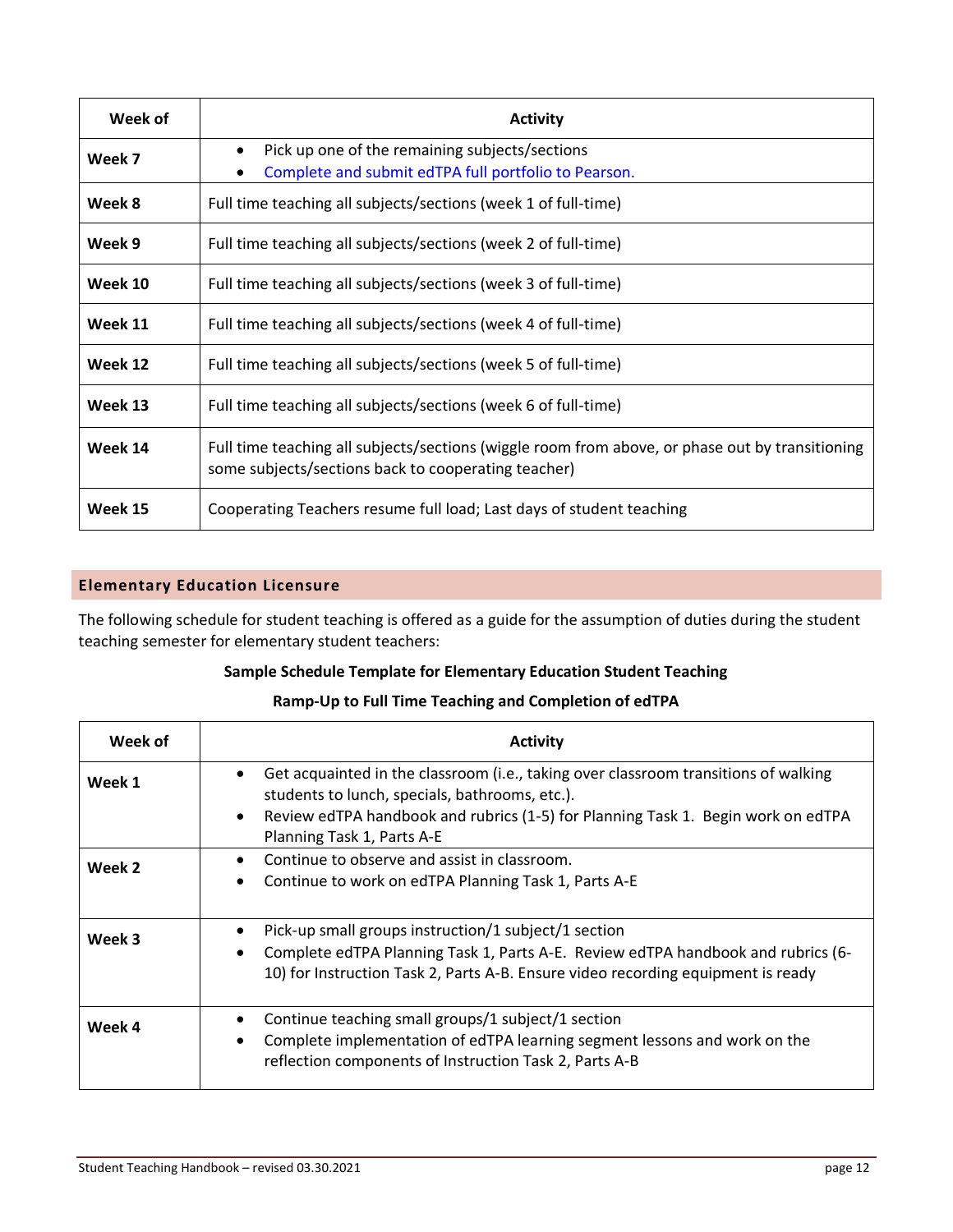| Week of | <b>Activity</b>                                                                                                                                                                                                                                                                                                                                        |
|---------|--------------------------------------------------------------------------------------------------------------------------------------------------------------------------------------------------------------------------------------------------------------------------------------------------------------------------------------------------------|
| Week 5  | Continue teaching small groups/1 subject/1 section OR begin to phase in one of the<br>$\bullet$<br>remaining subjects/sections<br>Review edTPA handbook and rubrics (11-15) for Assessment Task 3 Implement any<br>$\bullet$<br>in-class components of edTPA Task 3 and begin work on written reflection<br>components of Assessment Task 3, Parts A-D |
| Week 6  | Pick up one of the remaining subjects/sections<br>٠<br>Complete edTPA Assessment Task 3 (Complete Task 4 for Elementary Generalist<br>٠<br>Portfolio)                                                                                                                                                                                                  |
| Week 7  | Pick up one of the remaining subjects/sections<br>$\bullet$<br>Complete and submit edTPA full portfolio to Pearson                                                                                                                                                                                                                                     |
| Week 8  | Full time teaching all subjects/sections (week 1 of full-time)                                                                                                                                                                                                                                                                                         |
| Week 9  | Full time teaching all subjects/sections (week 2 of full-time)                                                                                                                                                                                                                                                                                         |
| Week 10 | Full time teaching all subjects/sections (week 3 of full-time)                                                                                                                                                                                                                                                                                         |
| Week 11 | Full time teaching all subjects/sections (week 4 of full-time)                                                                                                                                                                                                                                                                                         |
| Week 12 | Full time teaching all subjects/sections (week 5 of full-time)                                                                                                                                                                                                                                                                                         |
| Week 13 | Full time teaching all subjects/sections (week 6 of full-time)                                                                                                                                                                                                                                                                                         |
| Week 14 | Full time teaching all subjects/sections (wiggle room from above, or phase out by transitioning<br>some subjects/sections back to cooperating teacher)                                                                                                                                                                                                 |
| Week 15 | Cooperating Teachers resume full load; Last days of student teaching                                                                                                                                                                                                                                                                                   |

# **Special Education and Elementary Dual Licensure**

The following schedule for student teaching in special education is offered as a guide for the assumption of duties during the student teaching semester:

# **Sample Schedule Template for Special Education/Elementary Education Student Teaching**

#### **Ramp-Up to Full Time Teaching and Completion of edTPA**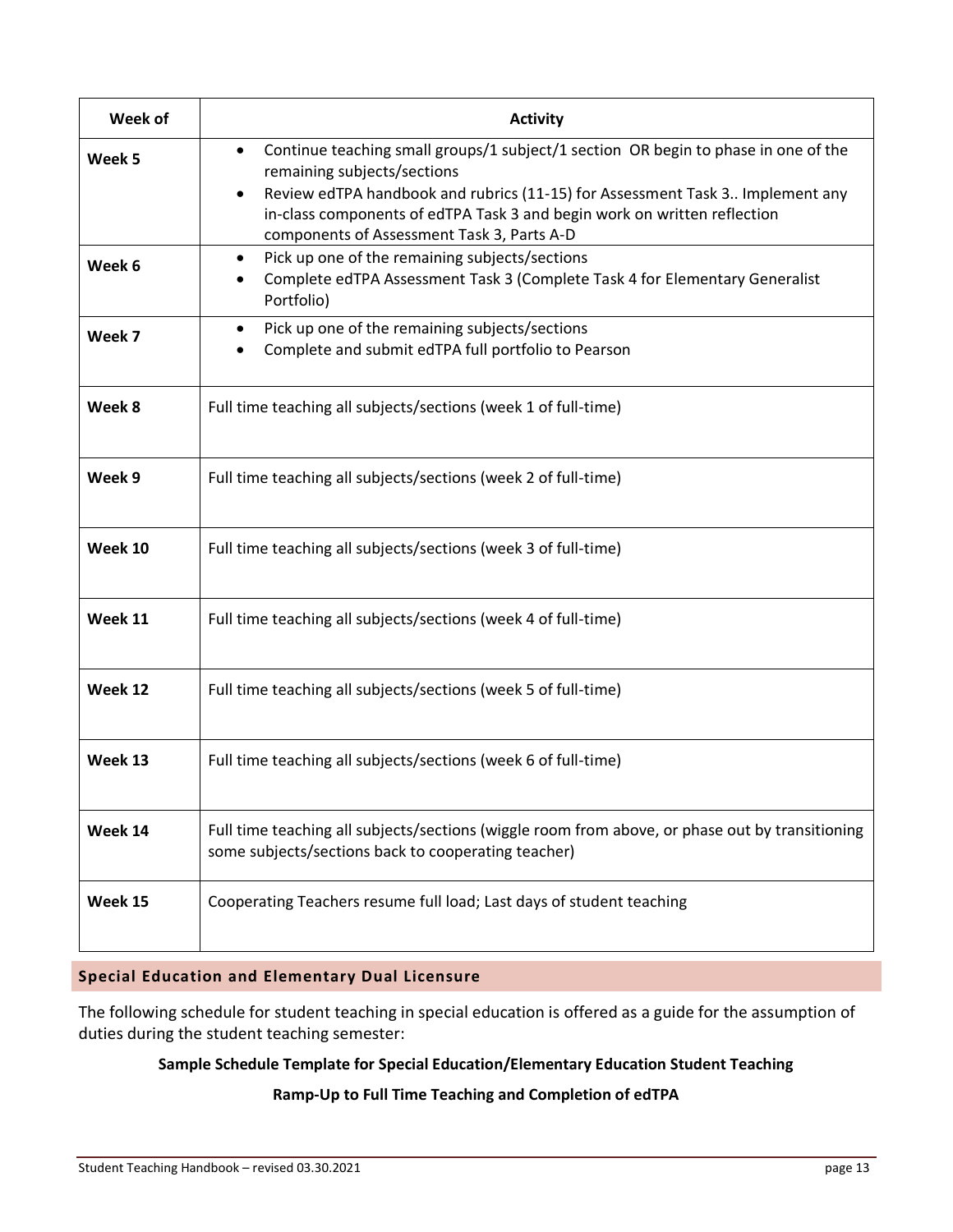| Week of               | <b>Activity</b>                                                                                                                                                                                                                                                                                                                                                                       |
|-----------------------|---------------------------------------------------------------------------------------------------------------------------------------------------------------------------------------------------------------------------------------------------------------------------------------------------------------------------------------------------------------------------------------|
| Week 1<br><b>Date</b> | Get acquainted with the students you have not yet met and the classroom procedures<br>$\bullet$<br>for full school day<br>Observe and assist as appropriate<br>٠<br>Choose edTPA focus student and secure signed permission form<br>$\bullet$                                                                                                                                         |
|                       | Review edTPA handbook and rubrics 1-5 for Planning Task 1 and related sections in<br><b>Understanding Rubric Level Progressions (URLP)</b><br>Begin work on edTPA Planning Task 1, Parts A-E<br>$\bullet$                                                                                                                                                                             |
| Week 2                | Continue to observe and assist as appropriate<br>٠<br>Assist with edTPA focus student's instruction and/or assessment.<br>٠                                                                                                                                                                                                                                                           |
| <b>Date</b>           | Continue to work on edTPA Planning Task 1, Parts A-E. Collect and analyze baseline<br>$\bullet$<br>assessment data. Establish objectives for learning segment. Have clinical teacher<br>review lesson plans. Discuss assessments for focus student with clinical teacher. Align<br>assessments, objectives, and instruction.<br>Frequently refer to URLP for rubrics 1-5<br>$\bullet$ |
| Week 3                | Take over instruction and assessment of edTPA focus student either individually or<br>$\bullet$<br>within small group                                                                                                                                                                                                                                                                 |
| <b>Date</b>           | Complete edTPA Planning Task 1, Parts A-E - hand in all parts of Task 1 to university<br>supervisor                                                                                                                                                                                                                                                                                   |
|                       | Attend carefully to URLP for rubrics 1-5.<br>Review edTPA handbook and rubrics 6-10 for Instruction Task 2, Parts A-B<br>٠<br>Frequently refer to URLP for rubrics 6-10.<br>$\bullet$<br>Ensure video recording equipment is ready.<br>٠                                                                                                                                              |
| Week 4<br><b>Date</b> | Continue teaching edTPA focus student<br>$\bullet$<br>Carry out daily assessment records                                                                                                                                                                                                                                                                                              |
|                       | Record a minimum of two lessons<br>$\bullet$<br>Complete implementation of edTPA learning segment lessons including video<br>$\bullet$<br>recording<br>Complete commentary component of Instruction Task 2, Parts A-B - hand in all parts<br>of Task 2 to university supervisor<br>Frequently refer to URLP for rubrics 6-10                                                          |
| Week 5                | Pick up a second small group<br>Review edTPA handbook and rubrics 11-15 for Assessment Task 3                                                                                                                                                                                                                                                                                         |
| <b>Date</b>           | Implement any in-class components of edTPA Task 3<br>Work on written commentary components of Assessment Task 3, Parts A-D<br>Frequently refer to URLP for rubrics $11 - 15$<br>٠                                                                                                                                                                                                     |
| Week 6<br><b>Date</b> | Continue teaching two groups<br>٠<br>Complete edTPA Assessment Task 3 - hand in all parts of Task 3 to university<br>٠<br>supervisor                                                                                                                                                                                                                                                  |
| Week 7<br>Date        | Transition during the week to 3-4 groups<br>$\bullet$<br>Prepare for full-time teaching                                                                                                                                                                                                                                                                                               |
| Week 8<br>Date        | Full-time teaching of all students<br>$\bullet$                                                                                                                                                                                                                                                                                                                                       |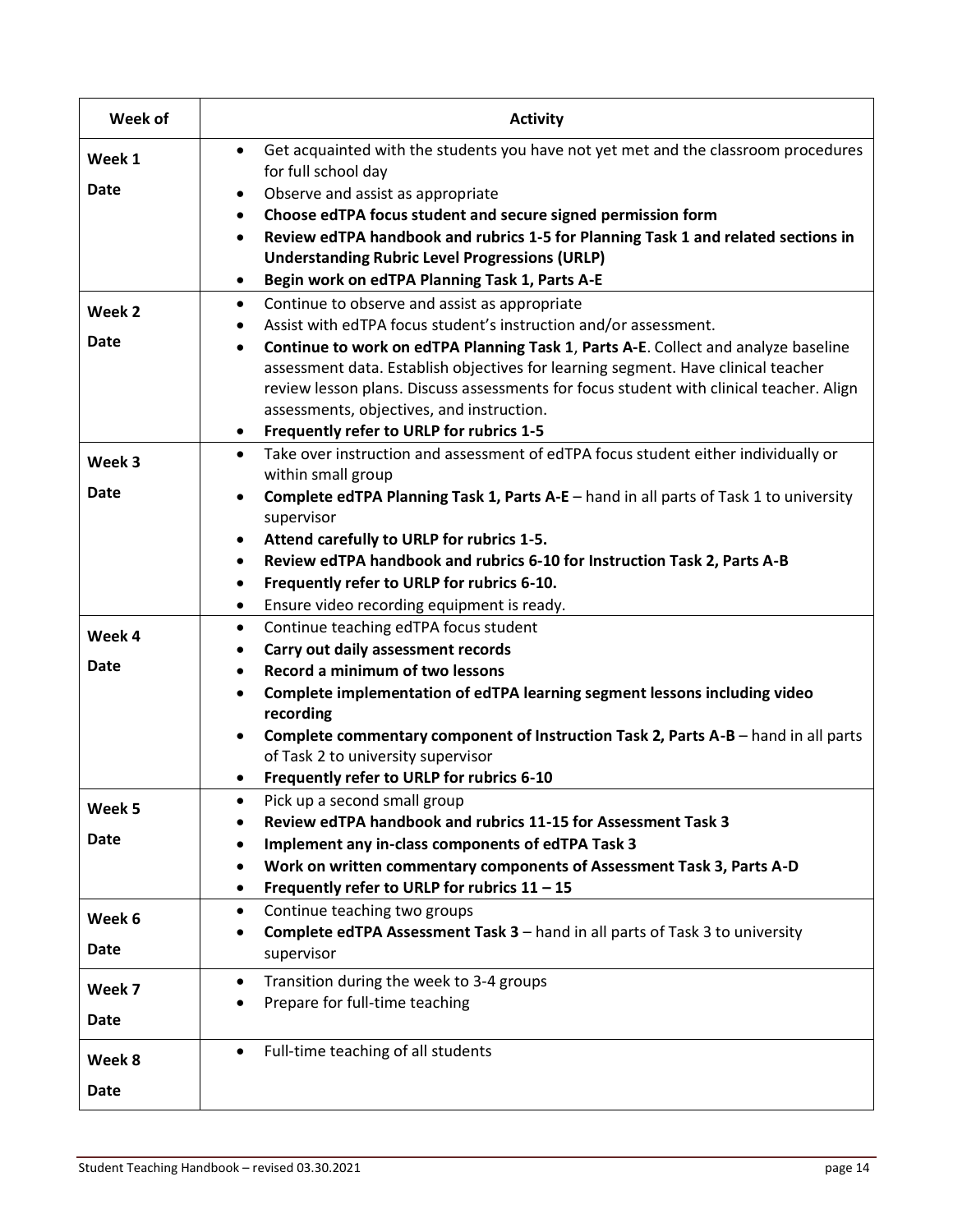| Week of                   | <b>Activity</b>                                                                                                                                  |
|---------------------------|--------------------------------------------------------------------------------------------------------------------------------------------------|
| Week 9                    | Full-time teaching of all students<br>$\bullet$                                                                                                  |
| <b>Date</b>               |                                                                                                                                                  |
| Week 10                   | Full-time teaching of all students<br>$\bullet$                                                                                                  |
| <b>Date</b>               |                                                                                                                                                  |
| Week 11 of                | Move to elementary education classroom<br>$\bullet$                                                                                              |
| S.T                       | Get acquainted with the clinical teacher, students, and classroom procedures<br>٠<br>Observe and assist as appropriate<br>$\bullet$              |
| Week 1 of<br><b>ELED</b>  |                                                                                                                                                  |
| <b>Date</b>               |                                                                                                                                                  |
| Week 12 of<br><b>S.T.</b> | Take over classroom transitions of walking students to lunch, specials, bathrooms, etc.<br>$\bullet$<br>Teach 1-2 small groups/1-2 subjects<br>٠ |
| Week 2 of<br><b>ELED</b>  |                                                                                                                                                  |
| <b>Date</b>               |                                                                                                                                                  |
| Week 13 of<br><b>S.T.</b> | Teach 2-3 small groups/2-3 subjects<br>$\bullet$<br>Transition to more teaching                                                                  |
| Week 3 of<br><b>ELED</b>  |                                                                                                                                                  |
| <b>Date</b>               |                                                                                                                                                  |
| Week 14 of<br><b>S.T.</b> | Full-time teaching of all students<br>$\bullet$                                                                                                  |
| Week 4 of<br><b>ELED</b>  |                                                                                                                                                  |
| <b>Date</b>               |                                                                                                                                                  |
| Week 15                   | Full-time teaching of all students<br>$\bullet$                                                                                                  |
| <b>Date</b>               |                                                                                                                                                  |
| Week 16                   | <b>ABSS Spring Break</b><br>$\bullet$                                                                                                            |
| <b>Date</b>               |                                                                                                                                                  |
| Week 17                   | Full-time teaching of all students<br>$\bullet$                                                                                                  |
| <b>Date</b>               |                                                                                                                                                  |
| Week 18                   | Phase out by transitioning some subjects back to cooperating teacher<br>٠<br>Last days of student teaching                                       |
| Date                      | Option to visit other classrooms                                                                                                                 |
|                           | Clinical teacher gradually resumes full load                                                                                                     |
|                           | Student Teaching Handbook - revised 03.30.2021<br>page 15                                                                                        |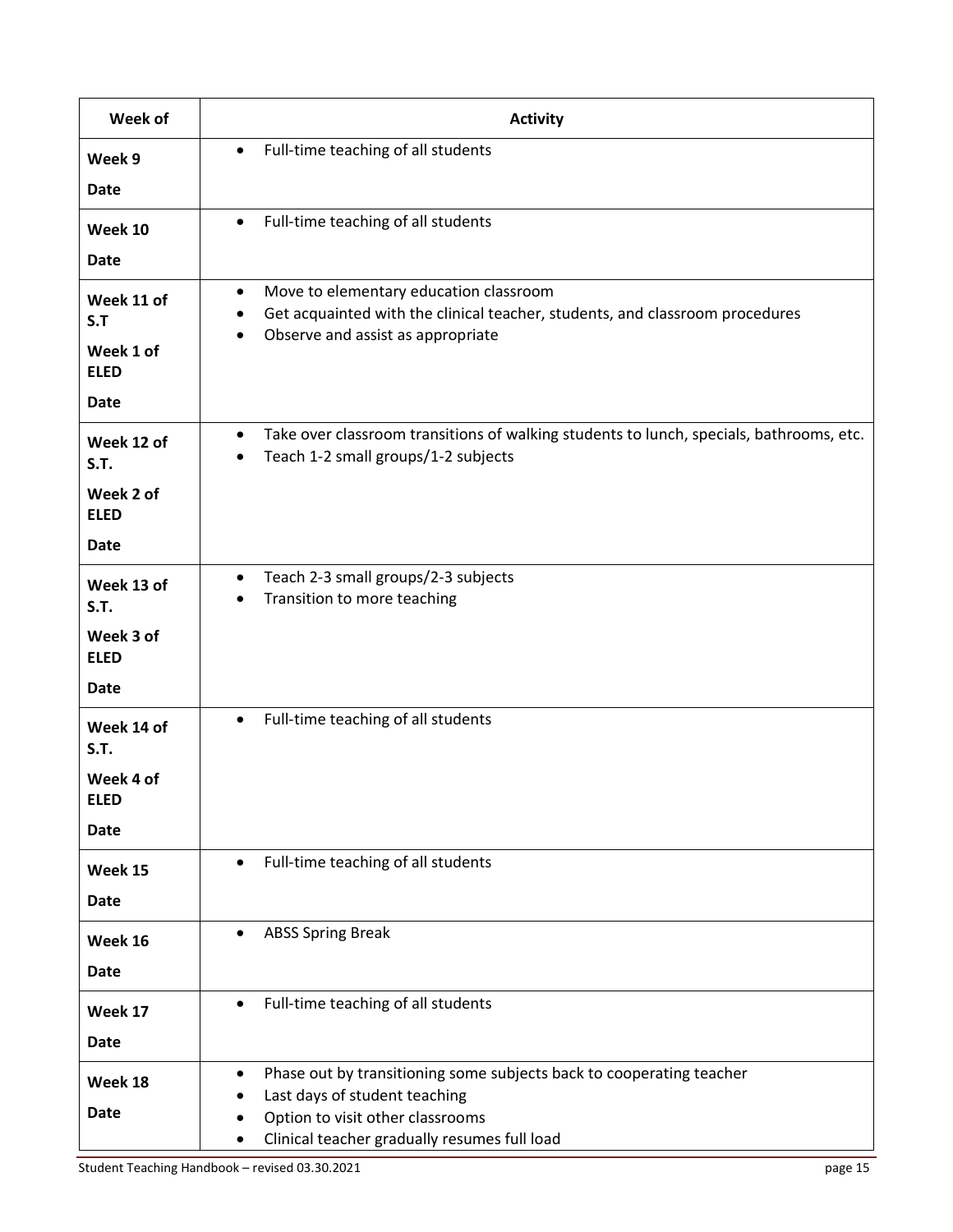| Week of | <b>Activity</b> |
|---------|-----------------|
|         |                 |

#### **Middle Grades, Secondary, or K-12 Subject Licensure Area**

The following schedule for student teaching is offered as a guide for the assumption of duties during the student teaching semester for secondary and middle grades, K-12 student teachers:

| Week of | <b>Activity</b>                                                                                                                                                                                                                |
|---------|--------------------------------------------------------------------------------------------------------------------------------------------------------------------------------------------------------------------------------|
| Week 1  | Getting oriented (i.e., student names, daily routines, etc.) Identify class that<br>will be the focus of edTPA learning segment.                                                                                               |
| Week 2  | Conduct mini-lessons, work with small groups, take attendance, etc. Pick up<br>teaching in edTPA focus class sometime this week                                                                                                |
| Week 3  | Continue with above. One a day this week or next to work on edTPA<br>planning commentary (no teaching duties on that day). Share planned<br>lessons, assessments, and criteria for learning for edTPA with CT for<br>feedback. |
| Week 4  | Continue above and teach edTPA learning segment                                                                                                                                                                                |
|         | edTPA planning commentary completed prior to teaching learning segment                                                                                                                                                         |
| Week 5  | Continue above and pick up an additional class. Work on preparing video<br>segment, instruction commentary, assessment samples, and assessment<br>commentary                                                                   |
| Week 6  | Full time teaching begins. One day this week or next is to work on edTPA<br>instruction and assessment commentaries (no teaching duties on that day).                                                                          |
| Week 7  | Full time teaching (week 2 of full-time) MIDTERM CONFERENCE THIS WEEK                                                                                                                                                          |
| Week 8  | Full time teaching (week 3 of full-time)                                                                                                                                                                                       |
| Week 9  | Full time teaching (week 4 of full-time)                                                                                                                                                                                       |
| Week 10 | Full time teaching (week 5 of full-time)                                                                                                                                                                                       |
| Week 11 | Full time teaching (week 6 of full-time)                                                                                                                                                                                       |
| Week 12 | Student Teachers take full week for ABSS spring break                                                                                                                                                                          |
| Week 13 | If Full time teaching has been deemed successful to this point (determined<br>by cooperating teacher and university supervisor), give back 1 class session                                                                     |
| Week 14 | Give back a second class session                                                                                                                                                                                               |

#### **Secondary, & Middle Grades, K-12 Schedule for Student Teaching (edTPA tasks are in yellow, edTPA submissions are in red):**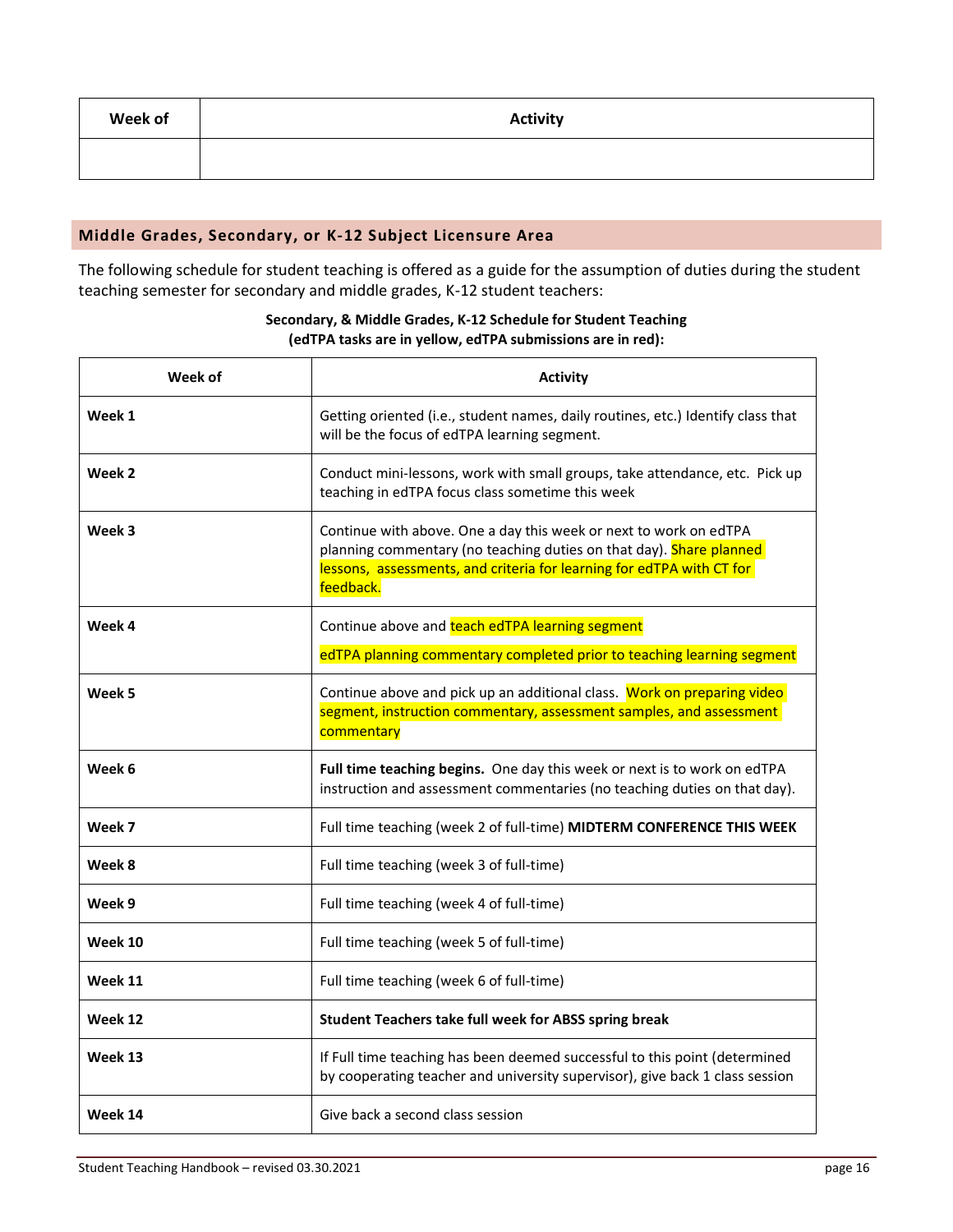| Week 15 | Cooperating Teachers resume full load. Last days of student teaching FINAL |
|---------|----------------------------------------------------------------------------|
|         | <b>CONFERENCE EITHER DAY</b>                                               |

**\*\*This schedule will likely vary from student teacher to student teacher and is also highly weather dependent. At least 6 weeks of full-time teaching is required.**

#### Notes for Dual Concentration Middle Grades Candidates

Middle grades candidates undertaking dual concentrations for licensure will require a modified teaching schedule than that noted above in order to ensure a five-week teaching experience in each of the concentration areas. A meeting with both clinical teachers and the university supervisor at the start of the term will outline the order and timing for teaching in each concentration. This will necessitate an accelerated teaching schedule at the start of the term and generally requires the candidate to teach fulltime until the end of the term, rather than releasing courses gradually.

#### **Evaluation of Student Teachers**

At least five formative observations are completed by some combination of the university supervisor and clinical teacher/s for each teaching candidate. These observations lead to a formal evaluation at both the half-way point and conclusion of student teaching for each placement. At the half-way point and at the end of the semester, the North Carolina Educator Evaluation System (NCEES) rubric will be used as an evaluation tool. Additionally, teacher candidates must be proficient in each standard/element of the Certification of Teaching Capacity (CTC) in order to pass student teaching and be recommended for licensure. The student teacher, clinical teacher, university supervisor, and school principal sign the CTC.

The university supervisor, in consultation with the clinical teacher, determines the final course grade for student teachers.

#### **Remuneration of the Clinical Teacher**

Although Elon University is not able to compensate clinical teachers fully for the important service they render to our Teacher Education Program and to the profession, a small stipend is paid and a Phoenix Card is issued for athletic, cultural, and library privileges at Elon University for the duration of service as a clinical teacher, and a voucher for full tuition for one undergraduate course is awarded for the service of each designated clinical teacher. The stipend is distributed in accordance with the policies of the respective school systems. Professional development and training is also provided for clinical teachers.

#### **Eligibility for a Teaching License**

In order to be recommended by Elon University for a license to teach in North Carolina, the candidate must satisfy the following requirements:

- 1. Complete all university requirements for graduation, with an overall minimum grade point average of 2.70, and complete a graduation audit with the University Registrar.
- 2. Successfully complete all licensure requirements (including the Elon University Teacher Education Portfolio, including the edTPA performance-based assessment).
- 3. Take the appropriate *Praxis SeriesTM* test/s, and Pearson tests as required by the NC State Board of Education for licensure, and meet the minimum qualifying score required by North Carolina for each test. The Educational Testing Service and Pearson, Inc. administer these tests several times yearly at various sites around the state.
- 4. Register and complete the online application for licensure through the NC DPI website locate[d here.](https://vo.licensure.ncpublicschools.gov/datamart/loginNCDPI.do;jsessionid=745AD1C77527A14B39C49527FCED5231.i-0d2beb593f64bd328)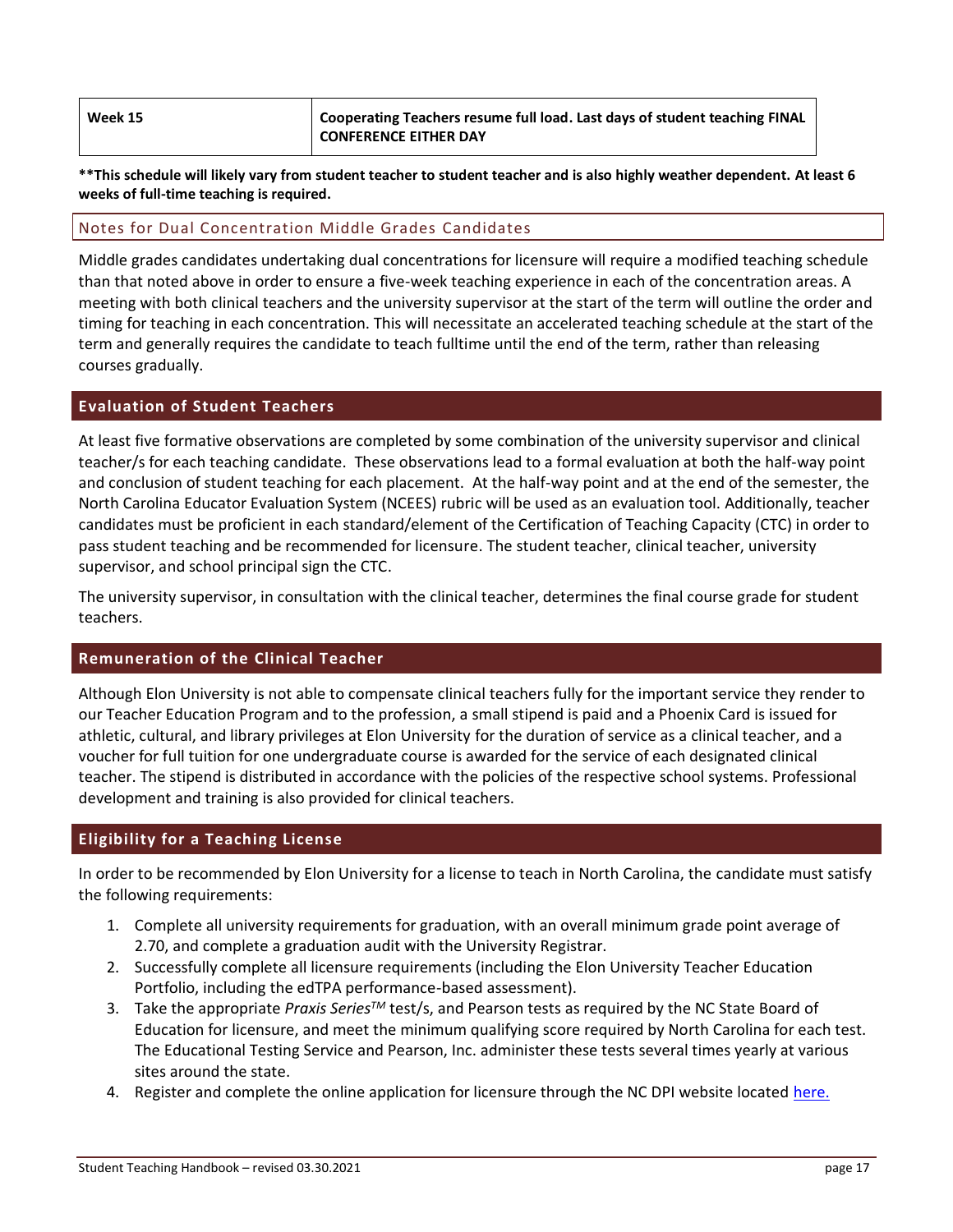# **Professional Ethics and School Law**

#### **Professional Ethics**

The student teacher should familiarize himself/herself with the **North Carolina Code of Ethics.** The purpose of this Code of Ethics is to define standards of professional conduct**,** and can be found at thi[s link.](http://www.ncpublicschools.org/docs/effectiveness-model/ncees/standards/code-of-ethics.pdf)

#### **School Law**

Listed below are several general statutes that apply to student teachers. These general statutes are listed in the most current edition of **Public School Laws of North Carolina**.

#### **§ 115C-309. Student teachers.**

- (a) *Student Teacher and Student Teaching Defined.* A "student teacher" is any student enrolled in an institution of higher education approved by the State Board of Education for the preparation of teachers who is jointly assigned by that institution and a local board of education to student teach under the direction and supervision of a regularly employed certified teacher. "Student teaching" may include those duties granted to a teacher by G.S. 115C-307 and any other part of the school program for which either the supervising teacher or the principal is responsible.
- (b) *Legal Protection*. A student teacher under the supervision of a certified teacher or principal shall have the protection of the laws accorded the certified teacher.
- (c) *Assignment of Duties.* It shall be the responsibility of a supervising teacher, in cooperation with the principal and the representative of the teacher-preparation institution, to assign to the student teacher responsibilities and duties that will provide adequate preparation for teaching. (1969, c. 638, s. 1; 1981, c. 423, s. 1; 2012-194, s. 49.)

#### **§ 115C-307. Duties of teachers.**

- (a) *To Maintain Order and Discipline.* It shall be the duty of all teachers, including student teachers, substitute teachers, voluntary teachers, and teacher assistants when given authority over some part of the school program by the principal or supervising teacher, to maintain good order and discipline in their respective schools. A teacher, student teacher, substitute teacher, voluntary teacher, or teacher assistant shall report to the principal acts of violence in school and students suspended or expelled from school as required to be reported in accordance with State Board policies.
- (b) *To Provide for General Well-Being of Students*. It shall be the duty of all teachers, including student teachers, substitute teachers, voluntary teachers, and teacher assistants when given authority over some part of the school program by the principal or supervising teacher, to encourage temperance, morality, industry, and neatness; to promote the health of all pupils, especially of children in the first three grades, by providing frequent periods of recreation, to supervise the play activities during recess, and to encourage wholesome exercises for all children.
- (c) *To Provide Some Medical Care to Students.* It is within the scope of duty of teachers, including substitute teachers, teacher assistants, student teachers or any other public school employee when given such authority by the board of education or its designee to provide medical care to students as provided in G.S. 115C-375.1.
- (d) *To Teach the Students*. It shall be the duty of all teachers, including student teachers, substitute teachers, voluntary teachers, and teacher assistants when given authority over some part of the school program by the principal or supervising teacher, to teach as thoroughly as they are able all branches which they are required to teach; to provide for singing in the school, and so far as possible to give instruction in the public school music.